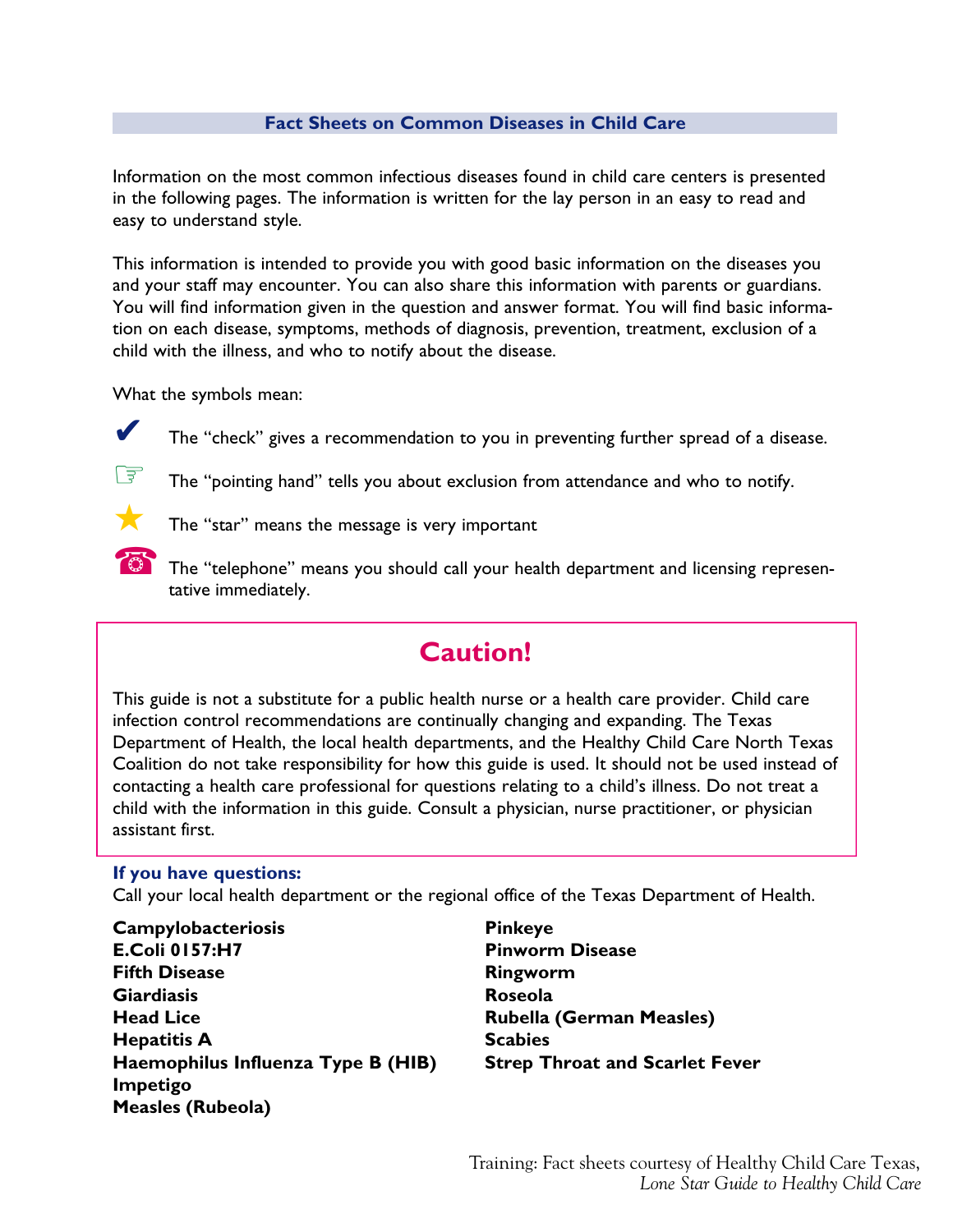# **Campylobacteriosis**

#### **What is Campylobacteriosis?**

Campylobacteriosis is an infection of the intestines caused by bacteria called *Campylobacte*.

#### **What are the symptoms?**

The symptoms may include mild to severe diarrhea (often bloody), stomach pain, fever, nausea, and vomiting. The symptoms usually start 2 to 5 days after contact with the bacteria. Infected persons usually pass the bacteria in their feces for periods ranging from a few days to as much as a week or more.

#### **How is it spread?**

Campylobacteriosis is spread by eating foods or drinking water contaminated with the bacteria (especially chicken and raw milk). It can also be gotten from infected pets (especially kittens and puppies), or even from other ill persons (especially infants who are infected with it).

#### **How is Campylobacteriosis diagnosed?**

Diagnosis is based on laboratory testing of a stool sample.

#### **What is the treatment for Campylobacteriosis?**

Most persons will get better on their own without treatment. Sometimes prescription medications are given for severe cases or to shorten the length of illness. This may be important for food handlers, care givers, and children in child care centers. Lots of fluids must be given to prevent serious side effects.

### **How is it prevented?**

✔ Cook meat and poultry thoroughly. Cook all ground beef until the juices run clear. All poultry should be cooked to a minimum internal temperature of 165°F (73.9°C).



✔ Take special care when handling uncooked poultry.

✔ Scrub the cutting board thoroughly with hot, soapy water and sanitize with fresh bleach solution before cutting anything else on it.

✔ Do not allow children to drink or play in untreated water (streams, lakes, ponds, etc.).

✔ Do not allow children to drink unpasteurized milk, or eat any unpasteurized dairy products.

Wash your hands after emptying your pet's litter box.



Wash your hands carefully after changing diapers.

Wash your hands before and after preparing and before eating or serving food.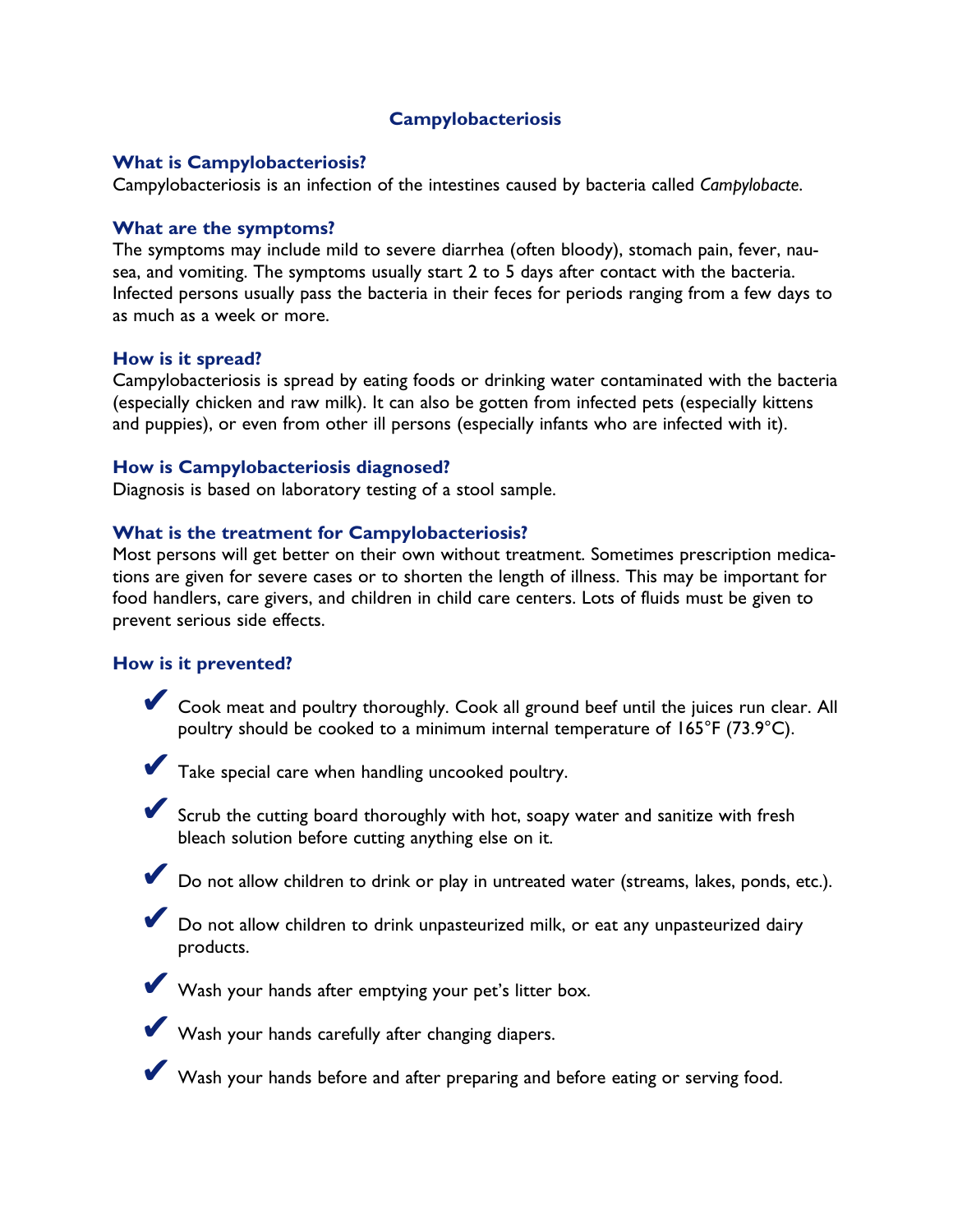✔ Keep children away from animal droppings.

✔ Good hand washing practices must be followed after using the toilet.

# **Does this affect attendance?**



Anyone who cannot control their bowel movements should be kept at home until they have recovered.



Individuals should have solid stools before returning.

Follow your health care providers instructions.

# **Who needs to know?**



☎ Notify the local health department and your licensing representative.

Notify all child care staff and parents of other children (see letter).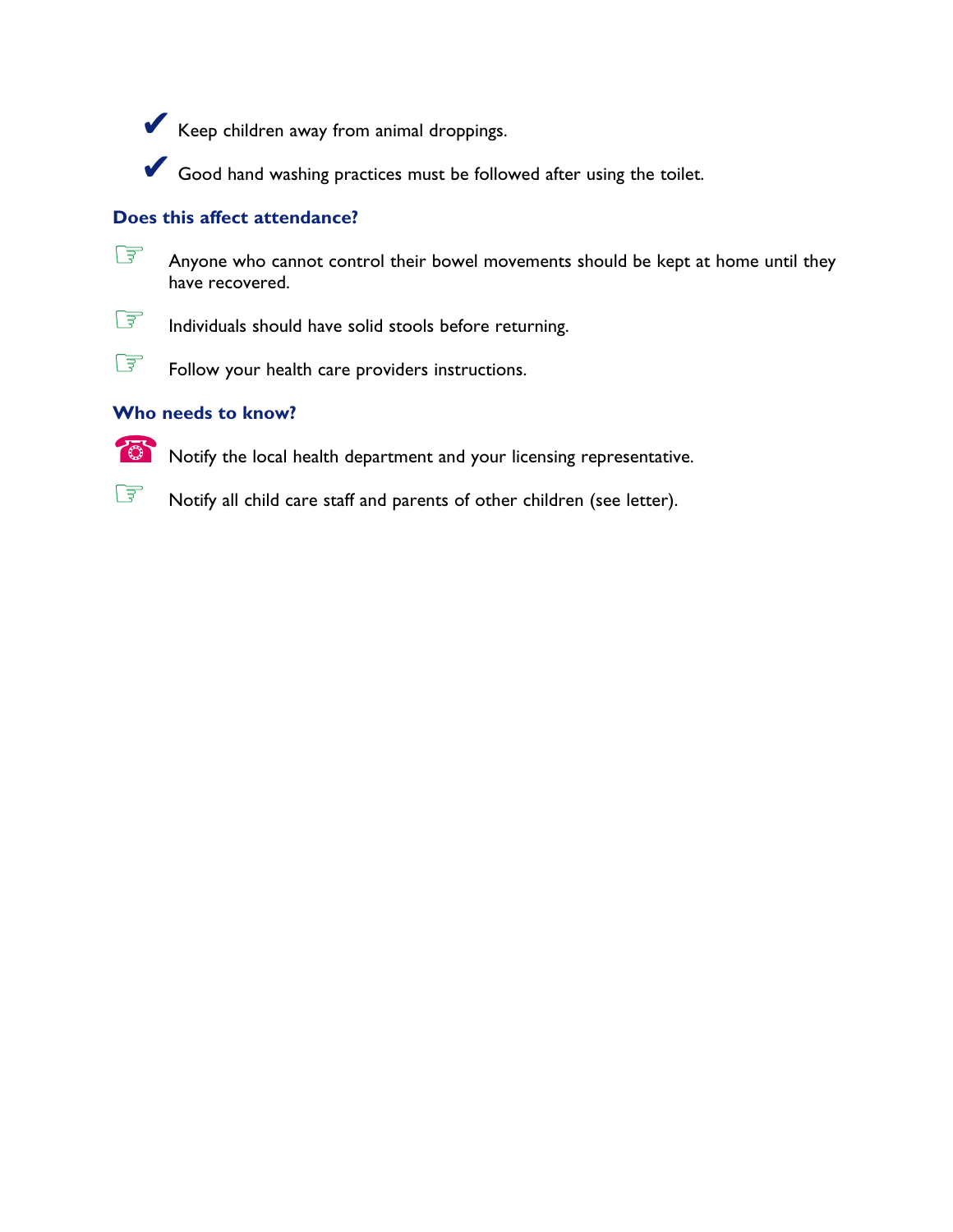# **E. Coli 0157:H7**

### **What is E. Coli 0157:H7?**

E. Coli stands for *Escherichia coli.* It is one of the many bacterium living in the intestines of animals and human. Most strains of E.Coli are harmless and necessary for our digestion. *E.Coli 0157: H7* is a strain that produces a toxin and can cause severe illness. It lives in the intestine of healthy cattle, but is considered pathogenic (disease causing) in humans.

### **What are the symptoms?**

This organism can cause severe bloody diarrhea and stomach cramps. Symptoms begin 3 to 8 days after exposure to the bacteria. Hemolytic uremic syndrome (HUS), a form of kidney failure, is a severe complication that occurs, particularly in children under age 5 and the elderly. In this case, the red blood cells are destroyed and the stools are virtually all blood. Kidney failure and death can also occur.

### **How is it spread?**

Eating beef (especially ground beef) that is undercooked and also from raw, unpasteurized milk. Transmission also occurs directly from person to person-in families and child care centers. Swimming in crowded lakes, unchlorinated swimming pools or drinking sewage contaminated water can also cause infection.

# **How is it diagnosed?**

Diagnosis is based on laboratory testing of a stool sample

# **What is the treatment?**

Controlling or replacing the infected child's fluids is the most important measure. Most cases do not require any other treatment and recover in 5 to 10 days. Severe diarrhea is life threatening and is treated with medication in the intensive care unit.

# **How is it prevented?**



Cook ground meat thoroughly until the juices run clear (well done) before eating



Give or use only pasteurized milk and dairy products



Eliminate cross contamination from raw foods to cooked ones by thoroughly washing all food preparation surfaces, dishes, and utensils with warm, soapy water then sanitizing with a fresh bleach solution and by washing hands thoroughly and often



Wash fruits and vegetables before eating.

Wash your hands thoroughly with soap and water before and after handling foods and after using the toilet or changing diapers.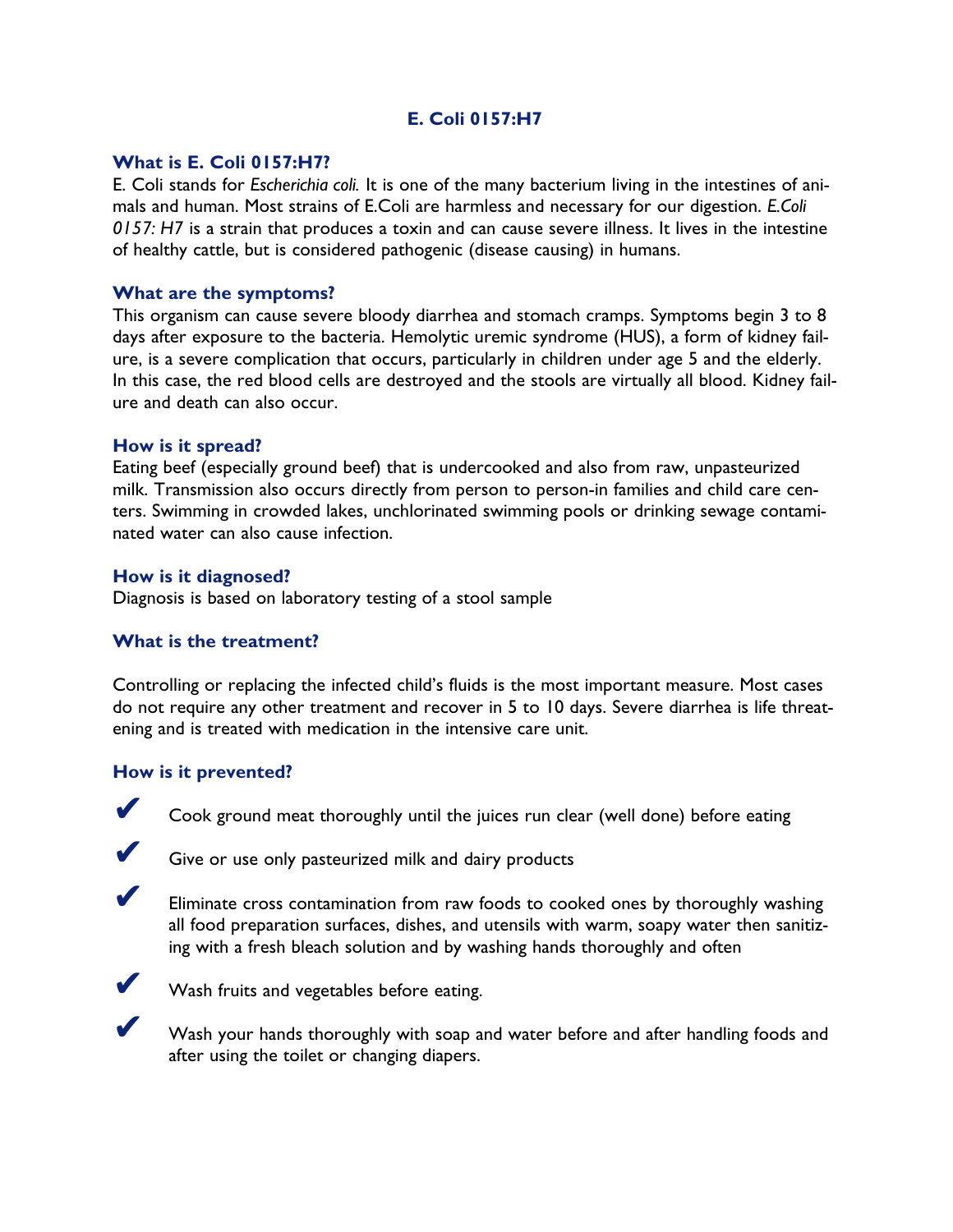Fersons with diarrhea should be excluded from food handling and the care of children until the diarrhea ceases and 2 successful negative stool cultures are obtained.

Children with diarrhea should be isolated and sent home. The child should not return to child care until the diarrhea is gone or the child's health care provider has determined that the diarrhea is not contagious.

# **Who needs to know?**

☎ Notify the health department and your licensing representative.

Notify staff and other parents (see letter).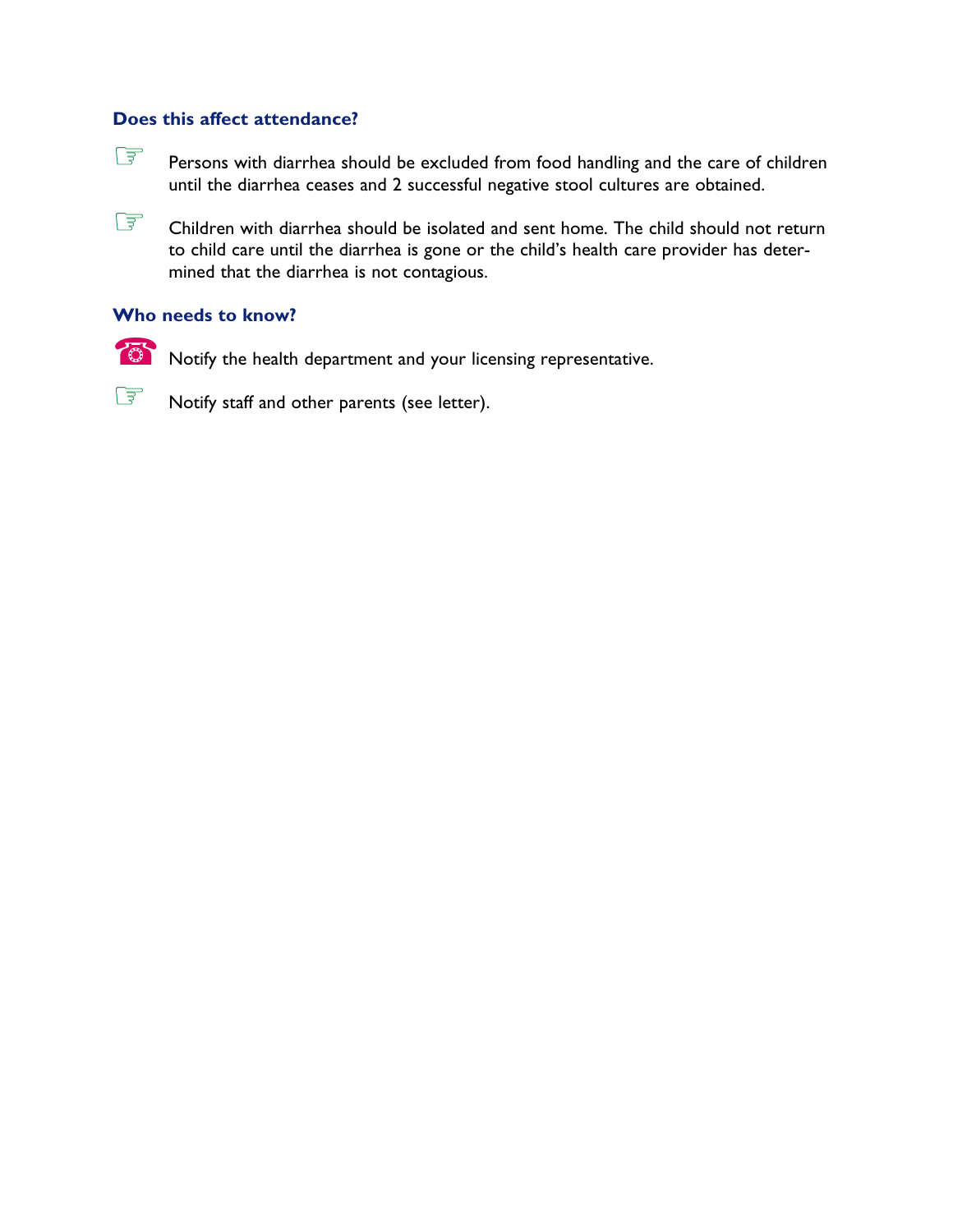#### **Fifth Disease**

(Erythema Infectiosum, Slapped Cheek Disease)

### **What is Fifth Disease?**

Fifth disease, also called erythema infectiosum or **"slapped cheek disease"**, is a viral infection caused by *human parvovirus* (BI9). Anyone can be infected, but the disease seems to occur more often in school age children. Outbreaks most often occur in winter and spring, but a person may become ill with fifth disease at any time of the year. Although severe complications resulting from this illness are rare, persons with immunodeficiency or chronic red blood cell disorders may get severe anemia if they catch fifth disease. If a pregnant woman becomes infected with parvovirus B 19, the fetus may suffer damage, including stillbirth.

### **What are the symptoms?**

One to two weeks after exposure, some children will experience a low-grade fever and tiredness. By the third week, a red rash generally appears on the cheeks giving a slapped face appearance. The rash may then extend to the body and tends to fade and reappear. Sometimes, the rash is lacy in appearance and may be itchy. Some children may have vague signs of illness or no symptoms at all. In adults, joint pains or arthritis is likely to occur.

#### **How is it spread?**

Fifth disease is believed to be spread through direct person to person contact or by breathing in respiratory droplets from an infected person. The period of infectiousness is before the onset of the rash. Once the rash appears, a person is probably no longer contagious.

### **How is Fifth Disease diagnosed?**

In most cases, the disease is diagnosed based on the appearance of typical symptoms. A specific blood test to confirm the diagnosis is available but is not necessary in healthy children. The blood test is used primarily for pregnant women exposed to fifth disease.

#### **What is the treatment?**

At this time, there is no specific treatment or vaccine for fifth disease.

#### **How is it prevented?**

Measures to effectively control fifth disease have not been developed yet.



Children and adults should follow good hand washing practices



Susceptible women who are pregnant should avoid exposure to persons infected with the disease. Pregnant women with sick children at home should be advised to wash hands frequently and avoid sharing eating utensils.



Pregnant women and parents of children who have an impaired immune system, sickle cell anemia and other blood disorders may want to consult their physician.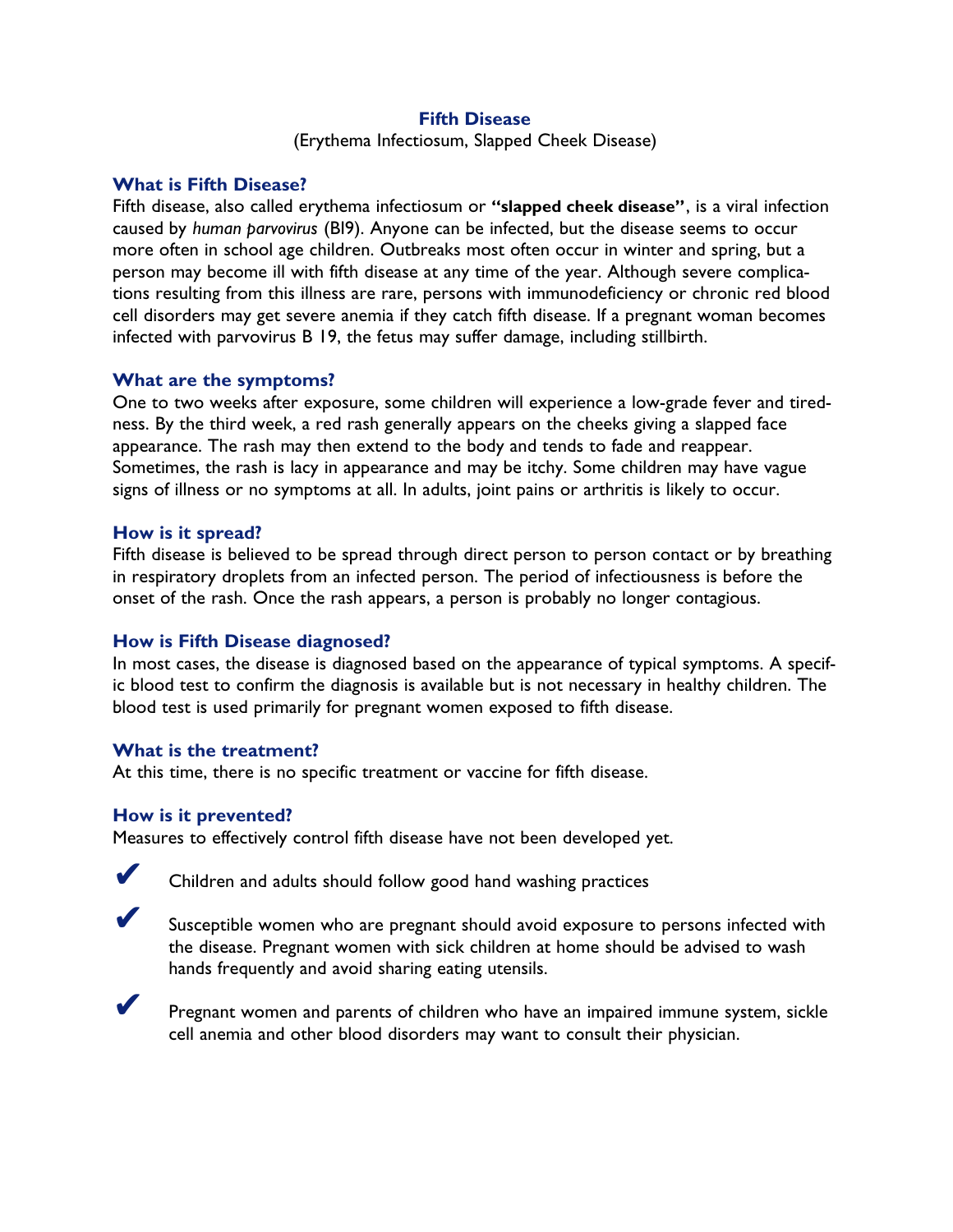The greatest risk of viral spread is before symptoms begin. Therefore, a child who has been diagnosed with fifth disease should not be excluded unless fever is present. The child may return to the child care facility after fever subsides.

## **Who needs to know?**



Staff and other parents should be notified (see letter).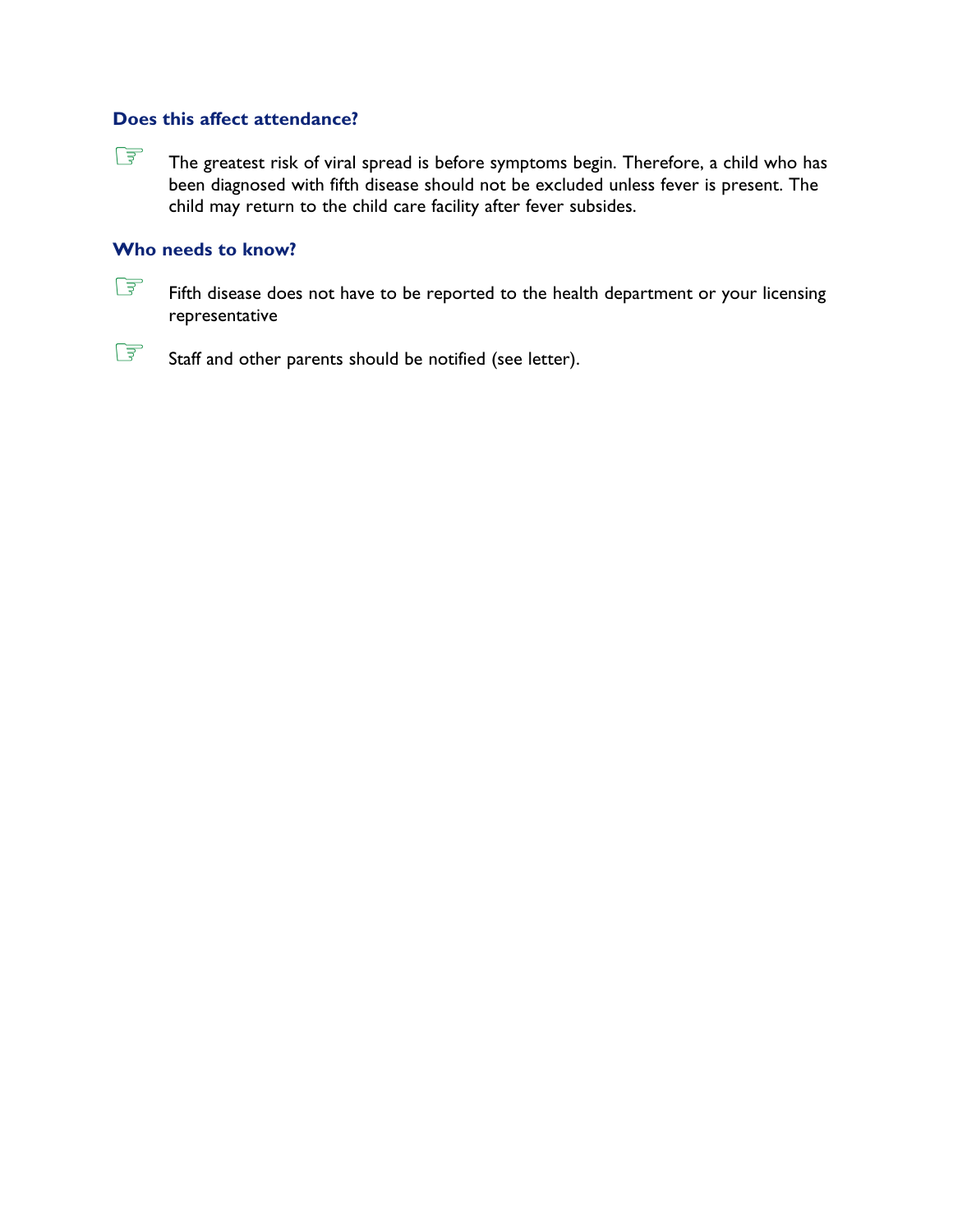# **Giardiasis**

### **What is giardiasis?**

Giardiasis is usually a mild intestinal illness caused by the protozoan parasite, *Giardia lamblia.* The parasite can be found in the feces (droppings) of infected animals (dogs, cats, beavers, rodents, etc.). Individuals who drink or swim in untreated surface water (ponds, lakes, or creeks) are at increased risk of getting giardiasis. Persons in institutional settings or child care facilities where children are not toilet trained are also at increased risk of getting giardiasis.

### **What are the symptoms?**

The symptoms include frequent, loose, pale, greasy stools (often foul smelling), with gas, bloating,cramps, fatigue, and weight loss. Fever is usually not present, and many persons infected with Giardia may have no symptoms at all. The symptoms usually start 7 to 10 days after exposure to the parasite, but the onset can range from 5 to 25 days. The symptoms can last from 3 to 20 days or longer.

### **How is it spread?**

The illness is spread by direct **fecal oral contact** with the feces (stool) of an infected person. The illness can also be spread by eating food or drinking water contaminated with the feces of persons or animals infected with the parasite, or by direct contact with the feces. The parasite is often transmitted between family members and small children. It is not spread by coughing or sneezing. A person with the disease is contagious for the entire period of infection.

### **How is it diagnosed?**

Diagnosis is based on laboratory testing of a stool sample.

### **What is the treatment?**

Antiparasitic/antibacterial medications can be prescribed to treat giardiasis. However, individuals may recover on their own without treatment.

### **How is it prevented?**

Caregivers, food handlers, and children should wash hands carefully after using the toilet, and especially before preparing or eating food.



Caregivers should wash hands thoroughly after changing diapers and after cleaning a pet's litter box.



Keep children away from animal droppings.



Do not allow to children to play in untreated surface water or in surfacing water from septic systems or sewers.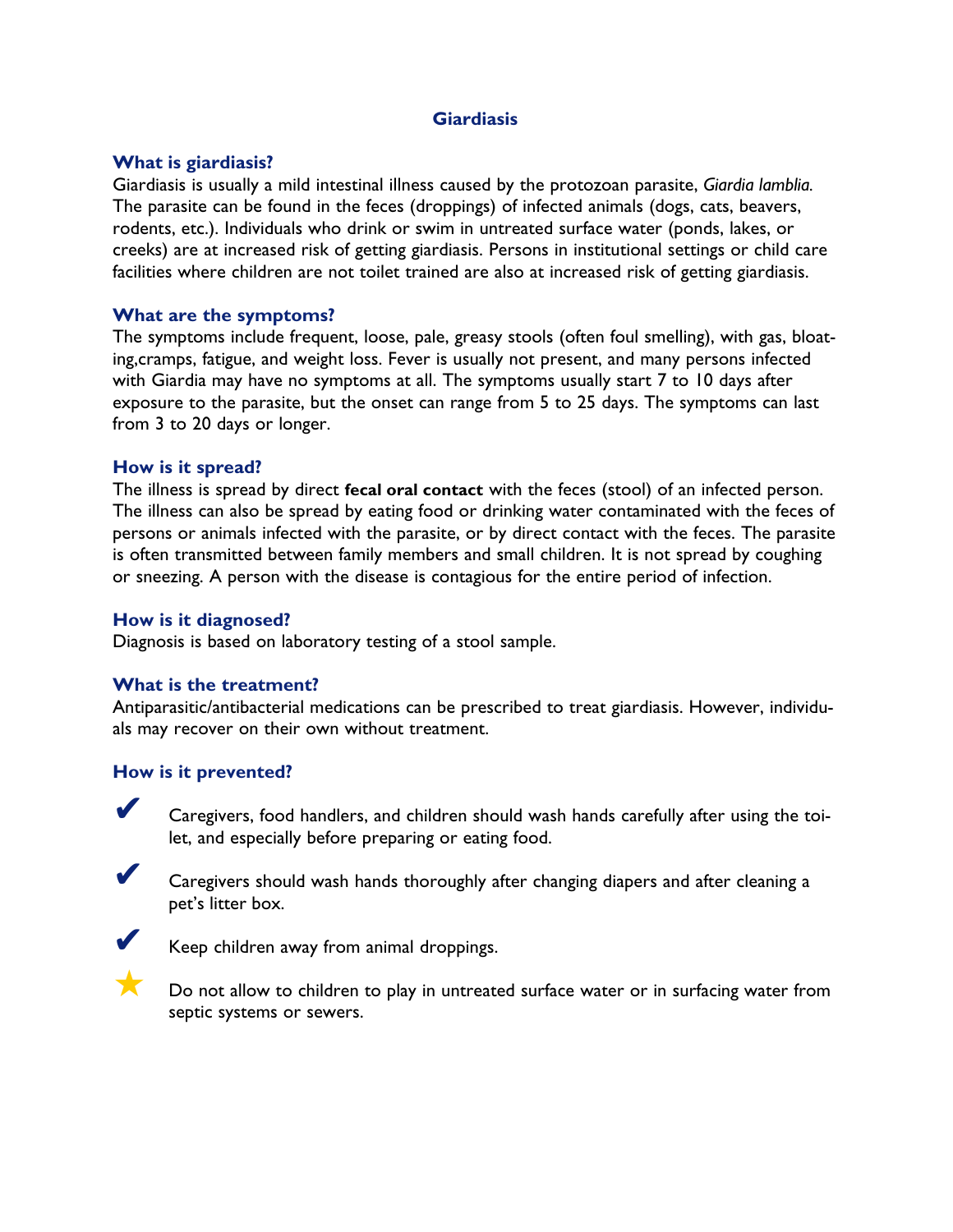The Yes. Children should be excluded until diarrhea stops.

**A** Food handlers, caregivers, staff, and health care workers who have diarrhea should be excluded from work until diarrhea subsides. Strict personal hygiene must be stressed to everyone.

### **Who needs to know?**

There is no need to report this disease to the local health department or to your licensing representative.

**EF** Parents of other children should be notified (see letter).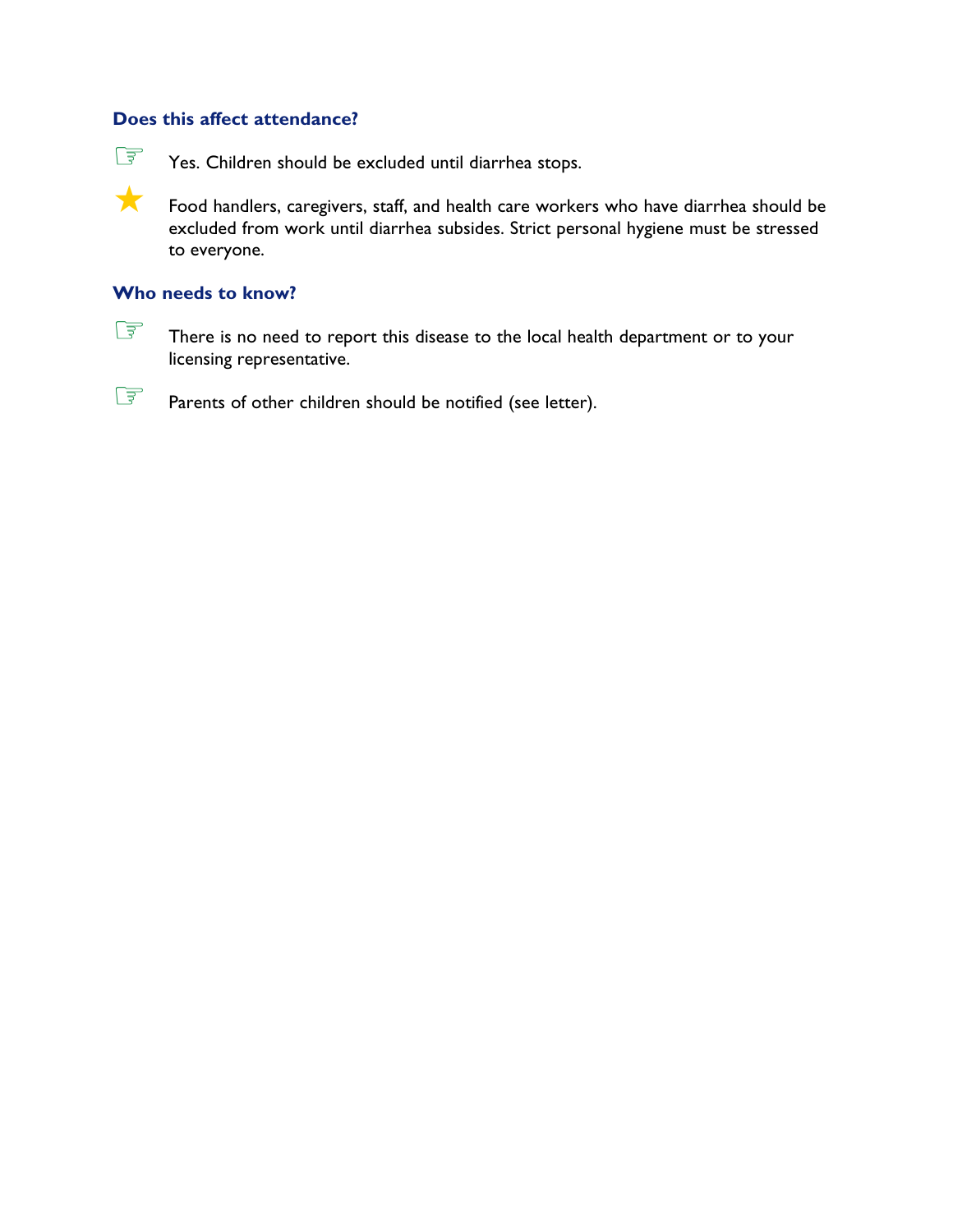# **Head Lice (Pediculosis, Cooties)**

#### **What is Pediculosis?**

Head lice, also known scientifically as *Pediculus capitis*, are parasitic insects that feed on human blood and cause severe itching of the head. Head lice are sometimes called "cooties." Pediculosis is the general term used for infestation of the body or hair with adult lice, larvae, and nits (eggs). Head lice are relatively common and are NOT a major health concern.

#### **What are the symptoms?**

Usually, the first symptom of head lice is persistent itching or scratching at the back of the head or around the ears. Check the hair shafts for head lice or their nits (eggs).

#### **How is it spread?**

Anyone can get head lice by sharing the same bed or clothes (such as hats and scarves), combs, and/or brushes with an infected person. The lice survive only 1 or 2 days away from the scalp. Having head lice is not an indication of uncleanliness. Anyone can be affected.

#### **How is Pediculosis diagnosed?**

Although small, adult head lice may be seen with the naked eye. Because lice move rapidly and only a few may be present, using a hand lens or magnifying glass may allow them to be seen more easily. Head lice suck blood, and the rash caused by their feeding activities may be more noticeable than the insects themselves. Head lice attach their eggs at the base of a hair shaft. These eggs, or nits, appear as tiny white or dark ovals and are especially noticeable on the back of the neck and around the ears.

#### **What is the treatment?**

Medicated shampoo or cream rinses are used to kill lice and their nits. The medicated shampoo or cream treatment may need to be applied twice, with a 7 day interval between applications. This assures that all the nits that survived the first application are killed on the second application. Special finetoothed combs may be of some help in the removal of nits from hair.

#### **How is it prevented?**



✔ **Children should not share** clothing, hats, combs, hair brushes, or bed linens.

Wash clothes and sheets used by the infested child in detergent and hot water (130°F for 20 minutes) or dry clean clothes (including hats and scarves) to kill lice and nits. Washing of clothes and linens should be done at the same time as the hair is treated for head lice. This will help stop any reinfestation. An alternative method is to seal clothing in a plastic bag for 2 weeks. This will kill all lice and their nits. Be sure to also treat any "dress up" clothes shared by the children.



✔ **Children's clothing** and other personal items, as well as cots, cot covers, and pillows should be **kept separate** from those of other students on pegs or in separate storage areas.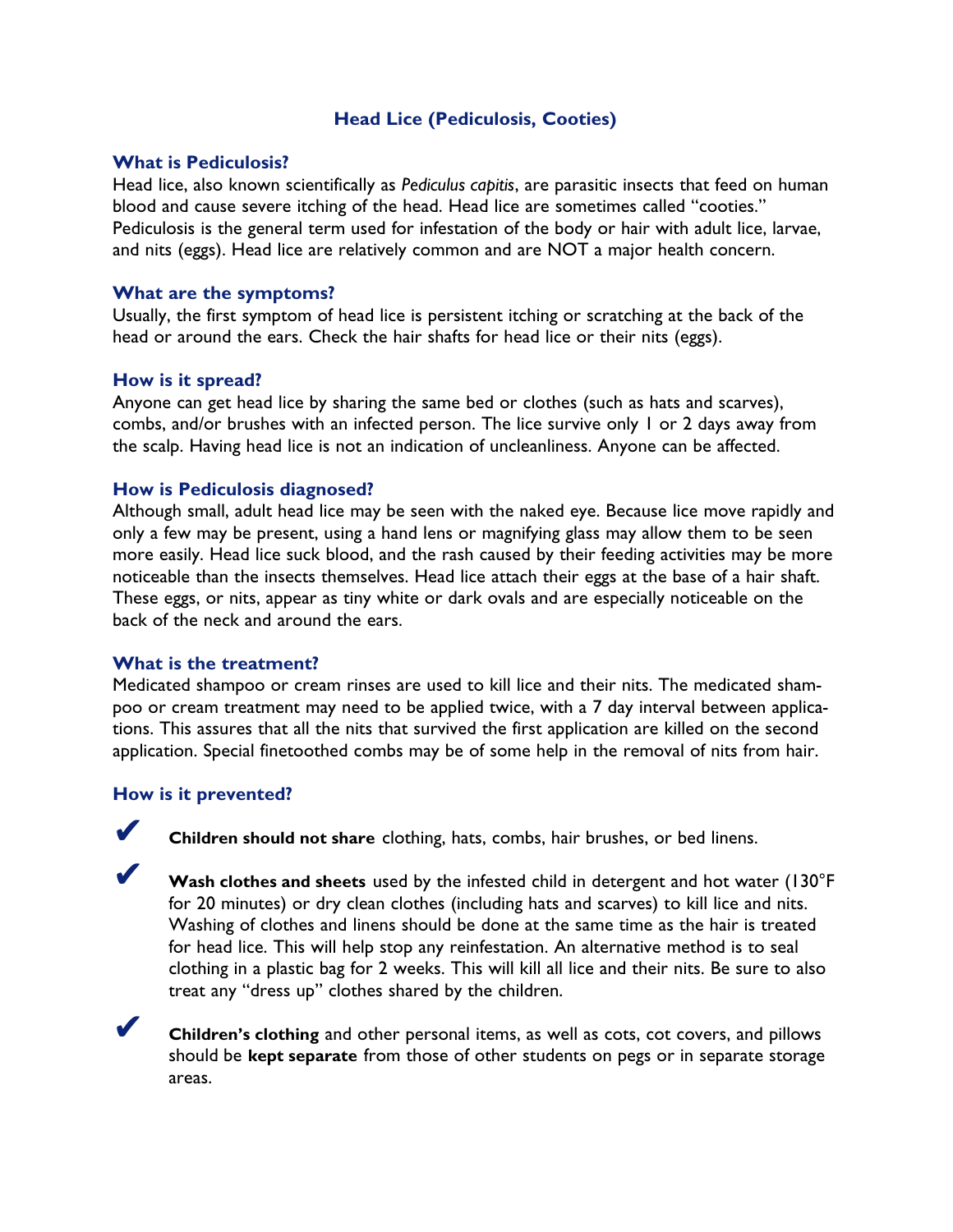✔ Carpets, rugs, pillows, mattresses and upholstered furniture **should be vacuumed.** Dispose of the vacuum bag immediately. The lice die when they are away from the warmth of the human body for more than 48 hours.

✔ **Wash combs, brushes, and other hair care items** with the same preparation used for treating head lice.

**Do NOT treat the child care facility, home, or any vehicles with an insecticide or any other pesticide.** Lice do not live in wall crevices or floor cracks like cockroaches or other household pests. Treatment of the facility with insecticide is wasteful, possibly harmful to the children and staff, and may be illegal.

### **Does this affect attendance?**

Yes. The infested child should be excluded from the child care setting until after one treatment with an effective medicated shampoo or cream treatment.

To assure effective treatment, check previously treated children for any evidence of new infestation daily for 10 days after treatment.

# **Who needs to know?**

 $\widehat{\mathbb{CP}}$  Notify the child's parents so that family members can be inspected for lice. Anyone with lice should be treated with an effective medicated shampoo or cream treatment.

Notification of your licensing representative or the health department is not required.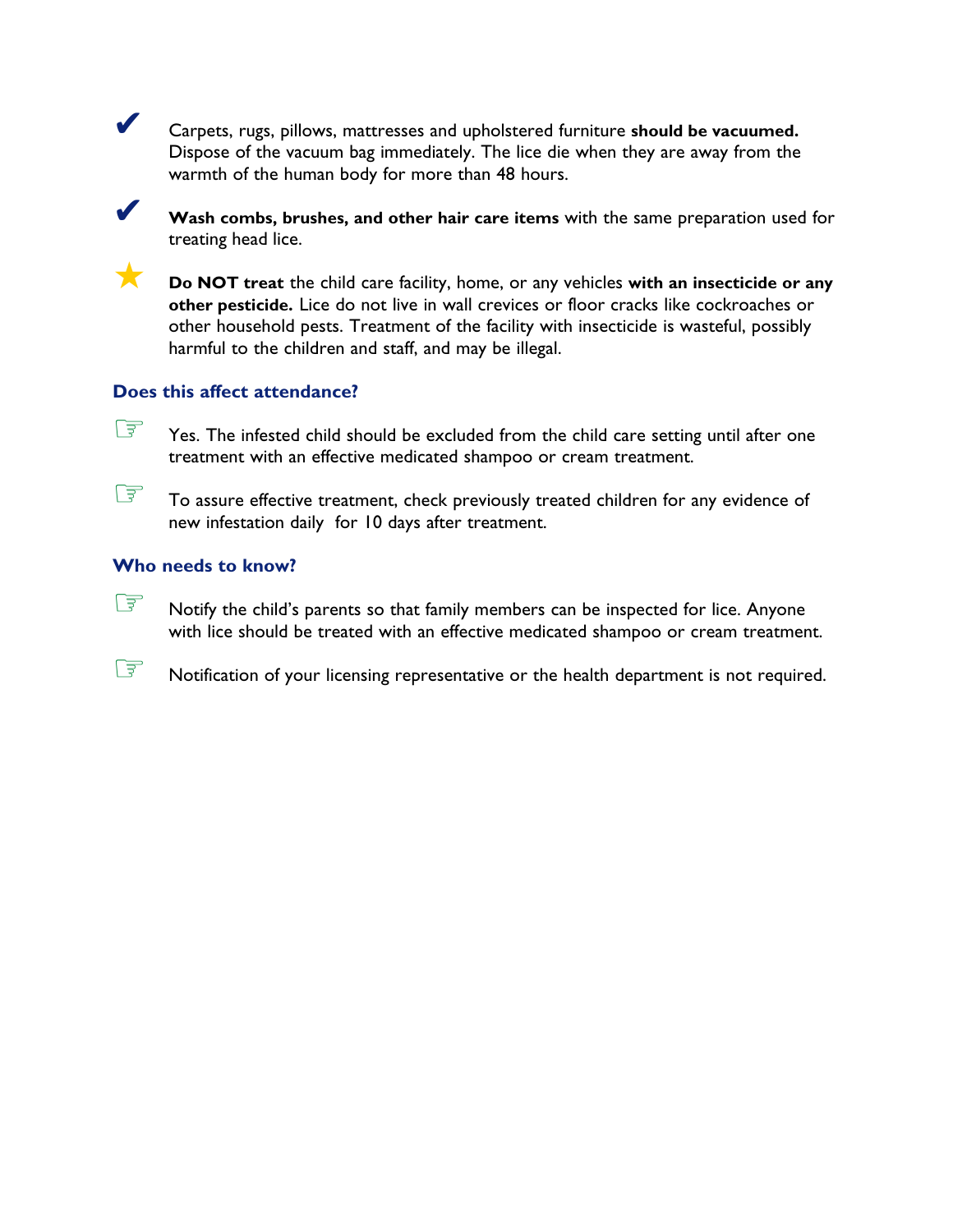#### **Hepatitis A (infectious hepatitis)**

#### **What is hepatitis A?**

Hepatitis A is a viral infection that causes infection of the liver.

#### **What are the symptoms of hepatitis A?**

Hepatitis A is usually a relatively mild ailment lasting one or two weeks. However, it can be a severe, disabling illness that lasts for several weeks or more. The symptoms include the sudden onset of fever, stomach pain, loss of appetite, headache, fatigue, and vomiting. The urine may turn a dark golden brown color. The stool may be pale colored. The skin and whites of the eyes may have a yellowish discoloration (jaundice).

Infants and young children with hepatitis A tend to have milder symptoms. They are less likely to develop jaundice than are older children and adults. The symptoms usually begin four weeks after being infected with the virus. However, the onset of symptoms can range from two to seven weeks.

#### **How is it spread?**

Most people get the disease by the fecal-oral route. This means that the disease is spread by putting something in the mouth that has been tainted with the feces (stool) of an infected person. Improper hand washing after diaper changing or using the toilet is the most common way to spread the virus. However, improper disposal of sewage, overcrowding, and unsanitary conditions also help the spread of the illness.

Poor hand washing practices among staff who change diapers and also prepare food helps to spread the illness. Children in diapers are likely to spread the disease because of contact with their own contaminated stools. Good hand washing practices for infants, children, and staff will limit the spread of the virus.

#### **How is it diagnosed?**

Diagnosis is based on laboratory testing of a blood sample.

#### **What is the treatment?**

There is no special treatment for persons with hepatitis A.

However, a shot called immune globulin (IG) can be given to household members, sexual partners, and other close contacts of persons who are contagious for hepatitis A. IG can be effective in either preventing or lessening the effects of hepatitis A.

To be effective, the IG shot must be given within 14 days of exposure to the virus. IG can also be given to control outbreaks of hepatitis A in child care centers. Once a person recovers from hepatitis A, he or she is protected for life.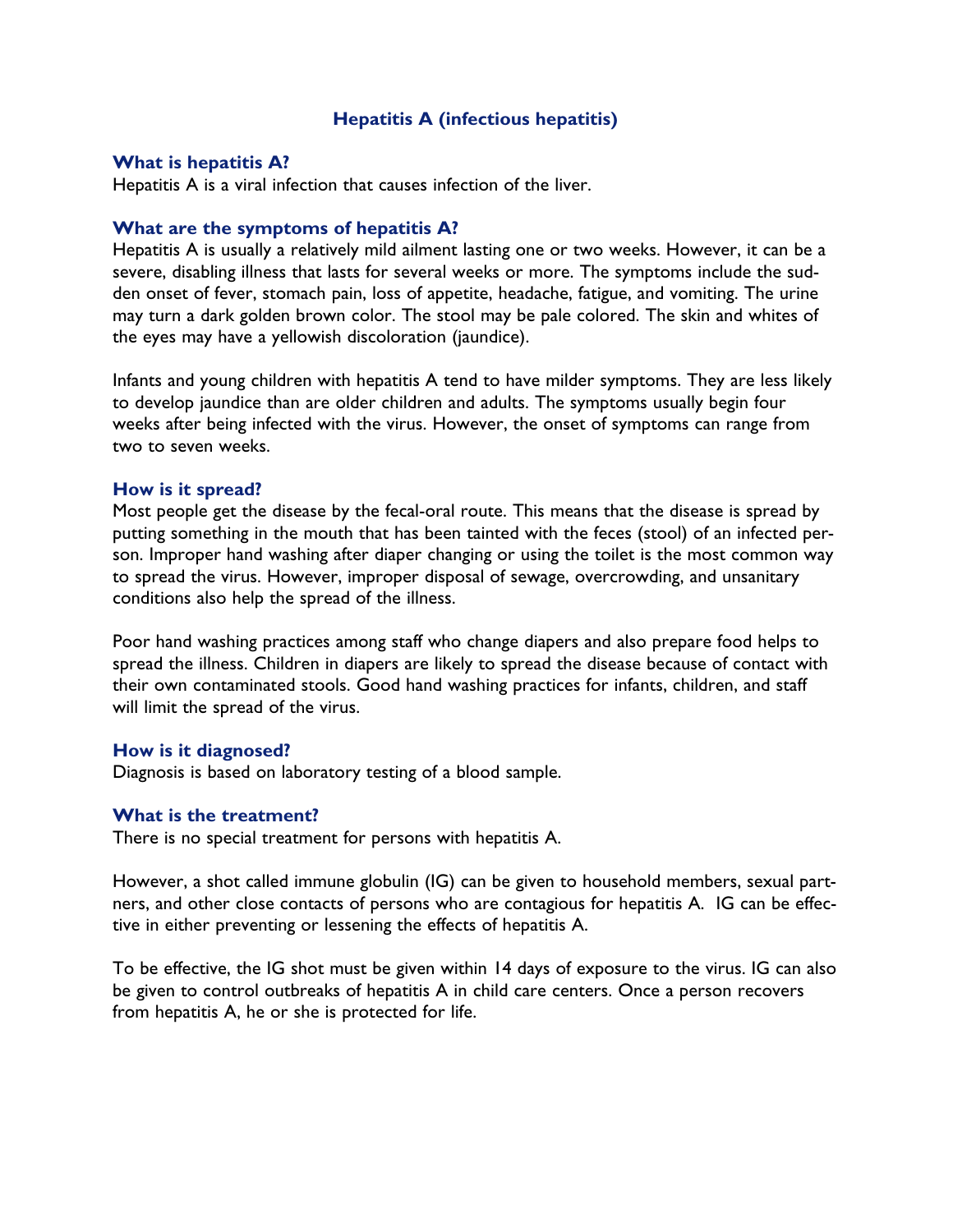# **How is it prevented?**

✔ **Children and staff** should **carefully wash hands** after using the toilet, after changing diapers, and especially before preparing or eating food.



**V** Do not drink from untreated water supplies.

✔ Avoid drinks containing ice and ice made with water suspected of being contaminated.

A hepatitis A vaccine is now available and has been shown to be safe and effective. However,it is not licensed for children less than 2 years of age. Protection of day care center employees by this vaccine is desirable if the center is playing a role in sustaining a community-wide outbreak.Consult with the local health department for further advice.

# **Does this effect attendance?**

 $\circled{F}$  Exclude children from the child care center until I week after onset of symptoms.

Exclude food handlers and child care workers until I week after onset of symptoms or until released by a health care provider or upon approval of the local health department.

### **Who needs to know?**

 $\bullet$  Notify the local health department and request advice.

**EF** Notify your licensing representative.



Salles Motify parents (see letter).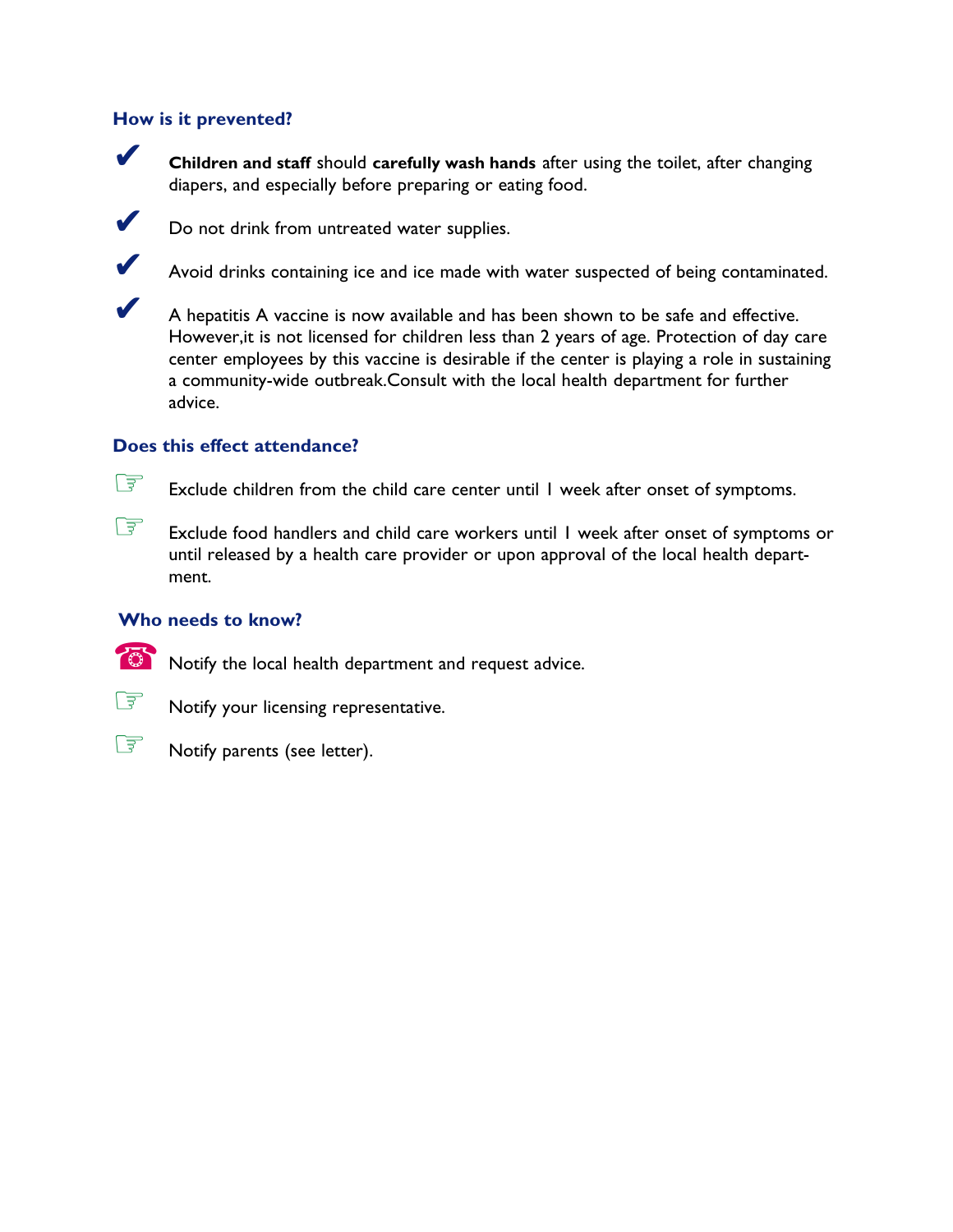# **Haemophilus Influenza Type B (HIB)**

### **What is Haemophilus Influenza Type B (HIB)?**

HIB is one of the most important causes of serious bacterial infection in young children. HIB may cause a variety of diseases. These may include meningitis (inflammation of the coverings of the spinal column and brain), blood stream infections, pneumonia, bone, or joint infections. HIB may also cause ear, sinus, and bronchial infections.

#### **What are the symptoms?**

Symptoms may include fever, lethargy and drowsiness, sudden vomiting, stiff neck and extreme irritability. Symptoms usually start 2 to 4 days after exposure to the bacteria.

#### **How is it spread?**

HIB is carried in the nose and throat of children and adults. They may be healthy or have only mild symptoms. It is then spread to the next person through contact with discharges or droplets from the nose or mouth.

The contagious period varies. Unless treated, the symptoms may last for as long as the bacteria are present in the nose and throat, even after symptoms have disappeared.

Seasonal peaks occur in early winter and late spring

### **How is HIB diagnosed?**



Diagnosis is done by laboratory testing of the secretions or droplets from the nose and throat. Sometimes, diagnosis will include a spinal tap for suspected meningitis.

#### **What is the treatment?**



See a doctor or transport the child to an emergency room *immediately* for treatment.



✔ Antibiotics such as ampicillin or chloramphenicol are generally used to treat serious infections.



✔ It is important to **get early treatment** to stop the infection from causing brain damage or death.



Rifampin may be used to treat people who may be carrying the germ. If more than one case occurs in a child care center, contact your local health department or a health care provider to discuss the need for Rifampin as a preventative measure for the other children.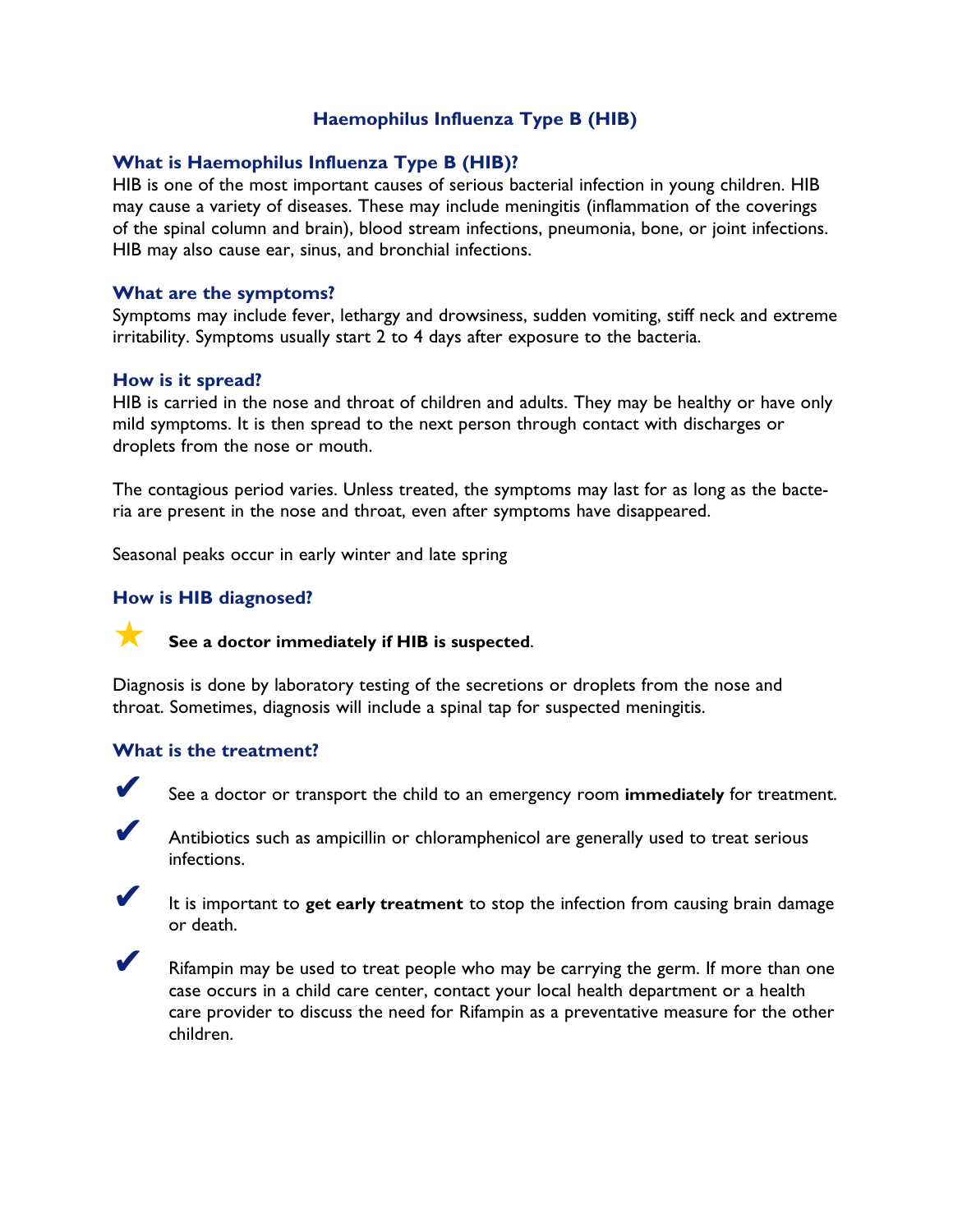### **How is it prevented?**



**HIB vaccine is required** for all children 2 months of age to 5 years of age entering a child care facility in Texas.



✔ **Be sure to have all children up to date on their immunizations** and HIB can be prevented from your child care facility.

HIB vaccine is available from your personal physician or through the local health department. If you do not know where your local health department is located, call 1-800-SHOTS-4-U to obtain that location in your community.



Careful observation of exposed persons. Exposed children who develop illness with an elevated temperature should receive prompt medical attention.

### **Does this affect attendance?**

 $\circledast$  Yes. Readmittance can occur with a note from a physician or local health authority.

#### **Who needs to know?**



**EXECO** Contact your local health department and your licensing representative.



Review all children's immunization records. If there are children who have not received the recommended vaccine, be sure to stress to the parents that the child's health care provider needs to be notified immediately.

If a second case is found in your facility, contact your local health department and ask about prophylactic medication for the contacts.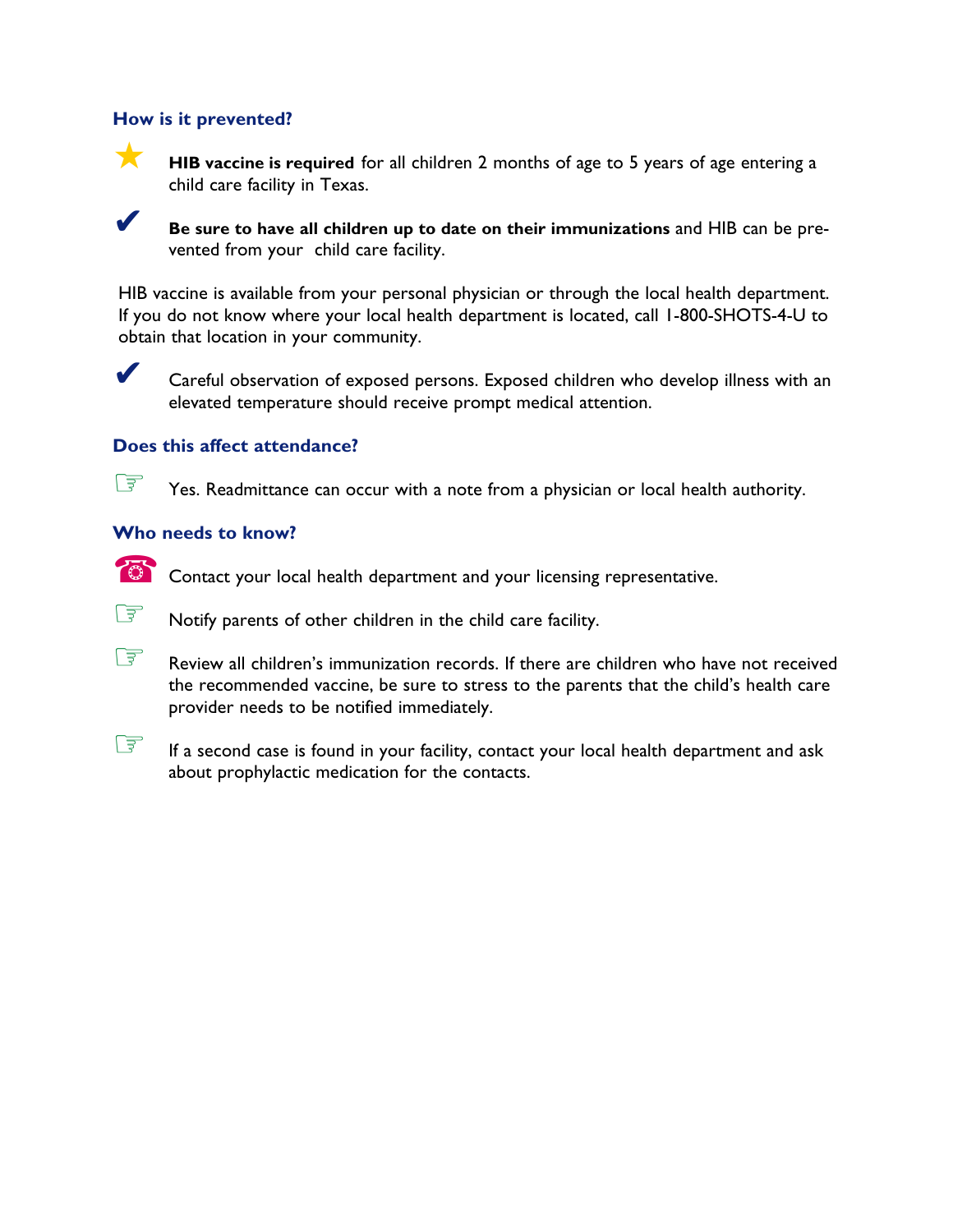# **Impetigo**

### **What is Impetigo?**

Impetigo is a common, highly contagious infection of the skin. It is caused by streptococcal and staphylococcal bacteria. Most cases of impetigo appear in children. It occurs most often during hot, humid, summer weather when there are crowded or unsanitary conditions.

# **What are the symptoms?**

Impetigo usually begins as a reddish spot or bump on the skin, which breaks. It releases a yellow cloudy fluid (pus), leaving a weeping sore. The fluid dries, leaving a yellow, golden or honey-colored crust. The sites usually involved are exposed areas such as the face, neck, and limbs, but sores may appear anywhere on the body.

# **How is it spread?**

Impetigo frequently begins with a small scratch, scrape, or insect bite that becomes infected with bacteria. The infection can be spread from one part of the body to another. The infection can rapidly spread among persons in close, direct contact, such as children in a child care facility.

# **How is Impetigo diagnosed?**

Diagnosis is based on laboratory culturing the yellow fluid or weeping sore to confirm the disease. The health care provider can also diagnose it by observation.

# **What is the treatment?**

The infected areas should be washed with mild soap and running water.

✔ Topical antibiotics, such as Neosporin™ or triple antibiotic ointment, can be used to treat insect bites on minor scrapes and abrasions before infection occurs.



Antibiotics taken by mouth can be prescribed by the health care provider to treat impetigo once it has become established.



If the sores are not widespread, the health care provider can also prescribe an ointment or cream.

### **How is it prevented?**



✔ Promptly **clean and treat any small cuts or abrasions of the skin.** Keep the area clean and avoid touching or scratching the sores.



✔ When caring for infected persons, the caregiver should practice **good hand washing** to avoid transmitting the disease to others or to self.



Wash the infected child's clothes, linens, and towels at least once each day and never share them with other children.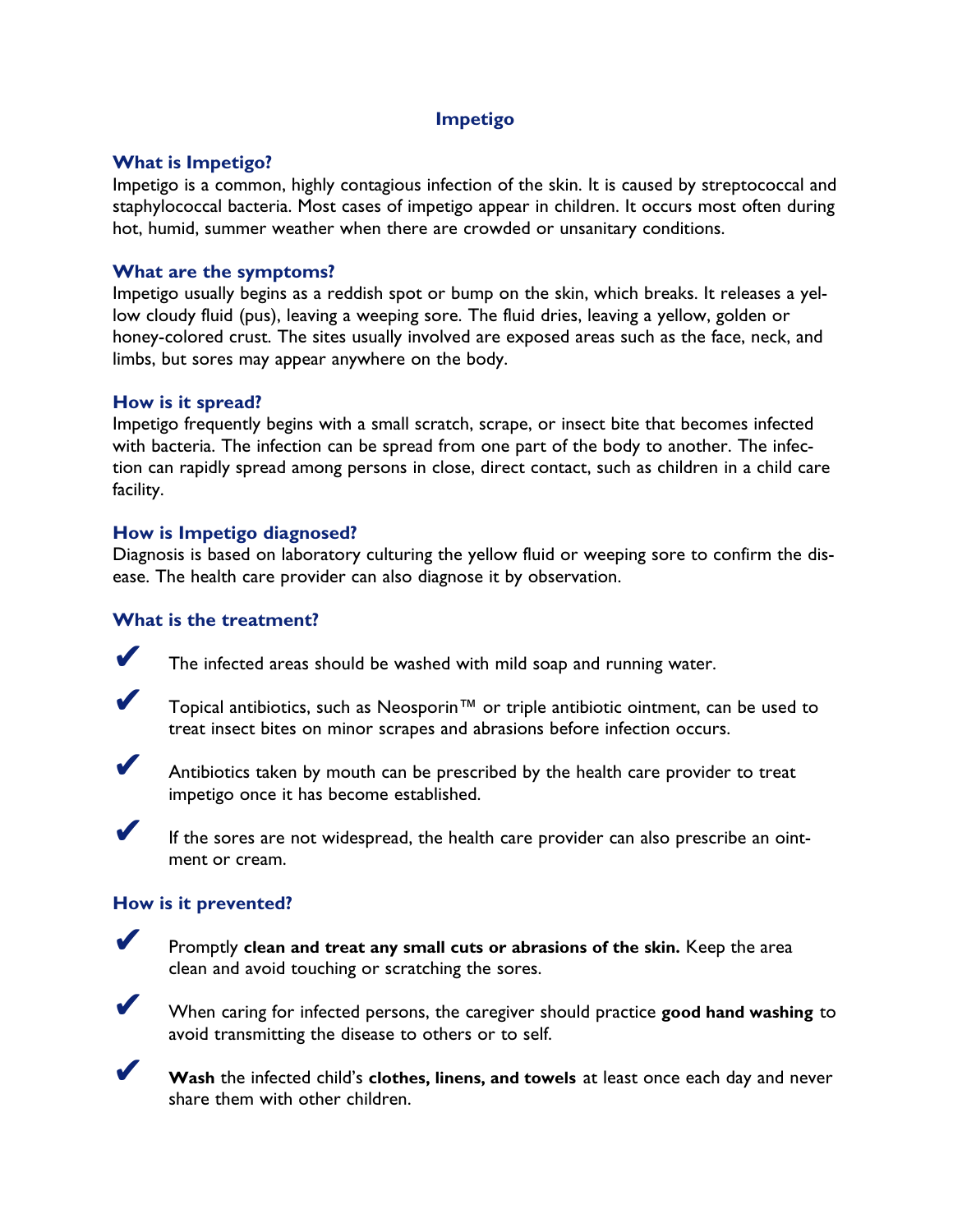Wear latex or vinyl gloves while applying any antibiotic ointment that a health care provider may recommend, and wash hands afterwards.



✔ Follow general recommendations for **cleaning** and **disinfecting** toys and dishware.

Keep sores covered with adhesive bandage strips or other dressings.

# **Does this affect attendance?**



Yes. The child should be excluded from the child care facility until 24 hours after beginning treatment.

### **Who needs to know?**



Staff and parents of other children should be notified (see letter).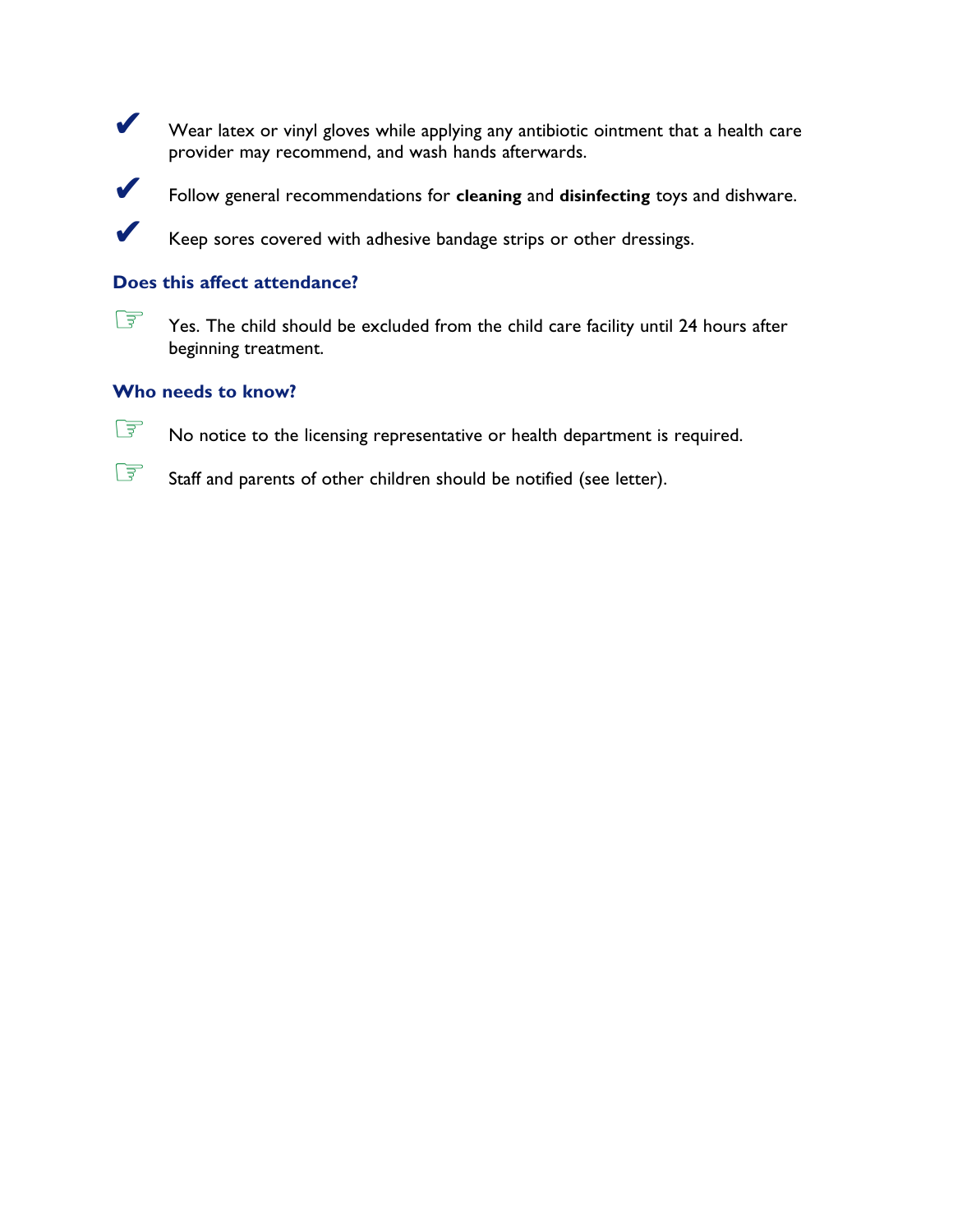# **Measles (Rubeola)**

### **What is Measles?**

Measles is a highly contagious rash illness, that is caused by a virus. It is more common in children, but all ages of people can get measles if they are not protected.

# **What are the symptoms?**

The symptoms usually start 10 days after exposure to the virus but can be from 7 - 18 days.

- The first symptoms are fever, runny nose, watery reddened eyes, and a cough.
- Two or three days after the fever starts white bumps or spots will develop on the gums inside the mouth.
- Three to four days after the fever a slightly elevated blotchy red rash starts on the face and then it appears on the rest of the body.

# **How is it spread?**

Measles is spread by being exposed to someone who is in the infectious or contagious stage which is a 1-2 day before the first symptoms to 4 days after the rash appears.

It is spread through the air when someone coughs or sneezes or by direct contact with secretions from the nose or throat.

### **How is it diagnosed?**

It usually is diagnosed on clinical observation of symptoms but it is best diagnosed by a special blood test done at two different stages of the illness.

### **What is the treatment?**

None

### **How is it prevented?**

✔ Measles is best prevented with measles vaccine. Two doses are required by Texas law. All children should receive the vaccine at 12 months of age and then again before the 12th birthday. Texas law requires it for all children in day care or school.



Persons who have measles should avoid contact with other people



Persons who are exposed and have never received the vaccine need to be vaccinated within 3 days of exposure.



All cases need to be reported to the local health department immediately.



✔ Check the immunization records for both children and staff to make sure all are up-todate on their shots.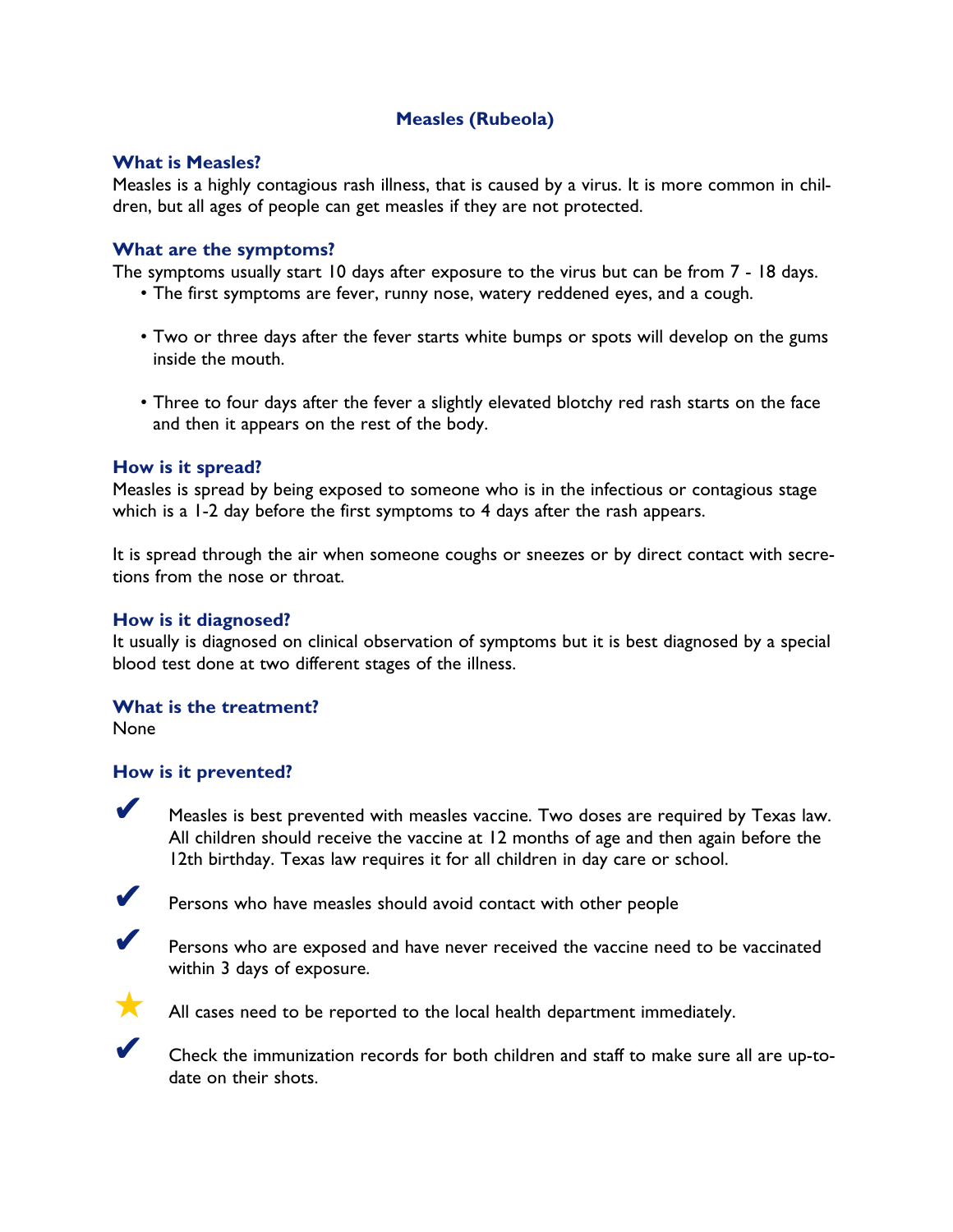Yes, all children or people with measles should be excluded from attending day care until after the 4th day after the rash appears.

#### **Who needs to know?**



The child care staff needs to be notified so they can watch for additional cases.

Anyone who has no record of vaccination, anyone who is pregnant, immunocompromised or new born should contact their health care provider immediately.



**EXECUTE Your health department and your licensing representative need to be** notified immediately. ★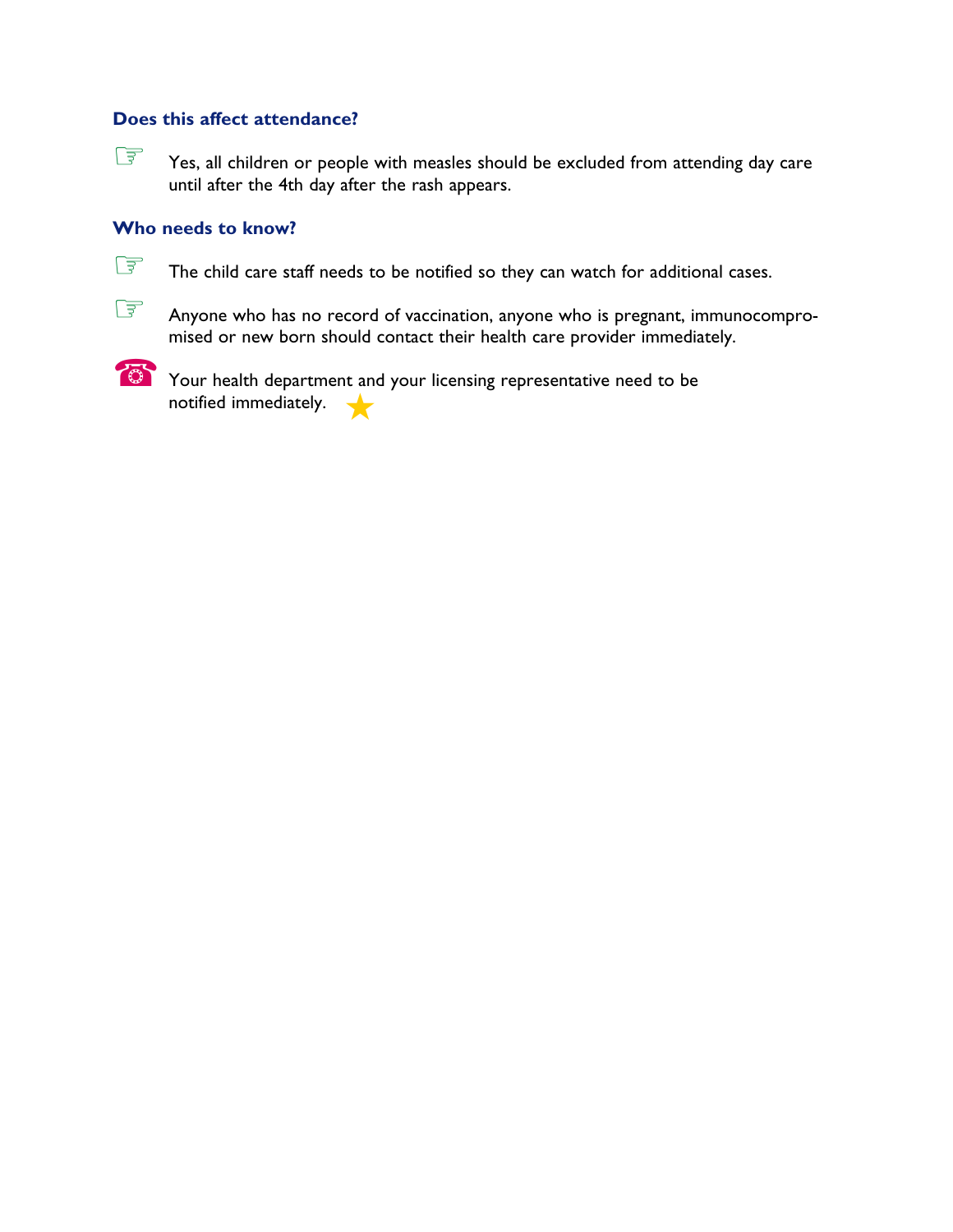# **Pinkeye (conjunctivitis)**

#### **What is pinkeye?**

One of the more common eye ailments among children is pinkeye. It is an inflammation of the mucous membrane that lines the eyelid. Allergens, viruses or bacteria can cause the condition. Pinkeye is also known as **conjunctivitis**.

#### **What are the symptoms?**

Pinkeye is usually seen as a redness that involves the white of the eye. The condition can cause the child's eye to itch and burn. Sometimes there is a discharge that may cause the eyelashes to stick together, especially while the child sleeps. Infections caused by bacteria and viruses usually produce white or yellow pus. The discharge caused by in allergy is often clean and watery. The child may also be sensitive to light. Pinkeye in child care facilities is most often due to bacterial or viral infections. Red and sore eyes may also be part of viral respiratory infections, including measles.

#### **How is it spread?**

Some forms of pinkeye are contagious.

Conjunctivitis can be spread:

- by children coming into contact with the tears or discharges from the eyes of an infected child and then touching their own eye, and
- by droplets from coughing and sneezing.

#### **How is pinkeye diagnosed?**

The health care provider will usually diagnose the condition by observation.

#### **What is the treatment?**



The child's health care provider may prescribe antibiotic ointment or eye drops. These will provide relief in 3 to 5 days.



Parents or care-givers should not use over-the-counter eye drops to treat a child for pinkeye without consulting the child's health care provider first. The over-the-counter drops may mask the symptoms of an infection.



✔ Pinkeye usually disappears on its own after about a week. If the condition continues or gets worse, a health care provider will need to be consulted

#### **How is it prevented?**



✔ The child should be encouraged to **wash** his or her **face and hands frequently** to avoid spreading the infections to others.



✔ The child should be encouraged to **cover the mouth when coughing or sneezing**.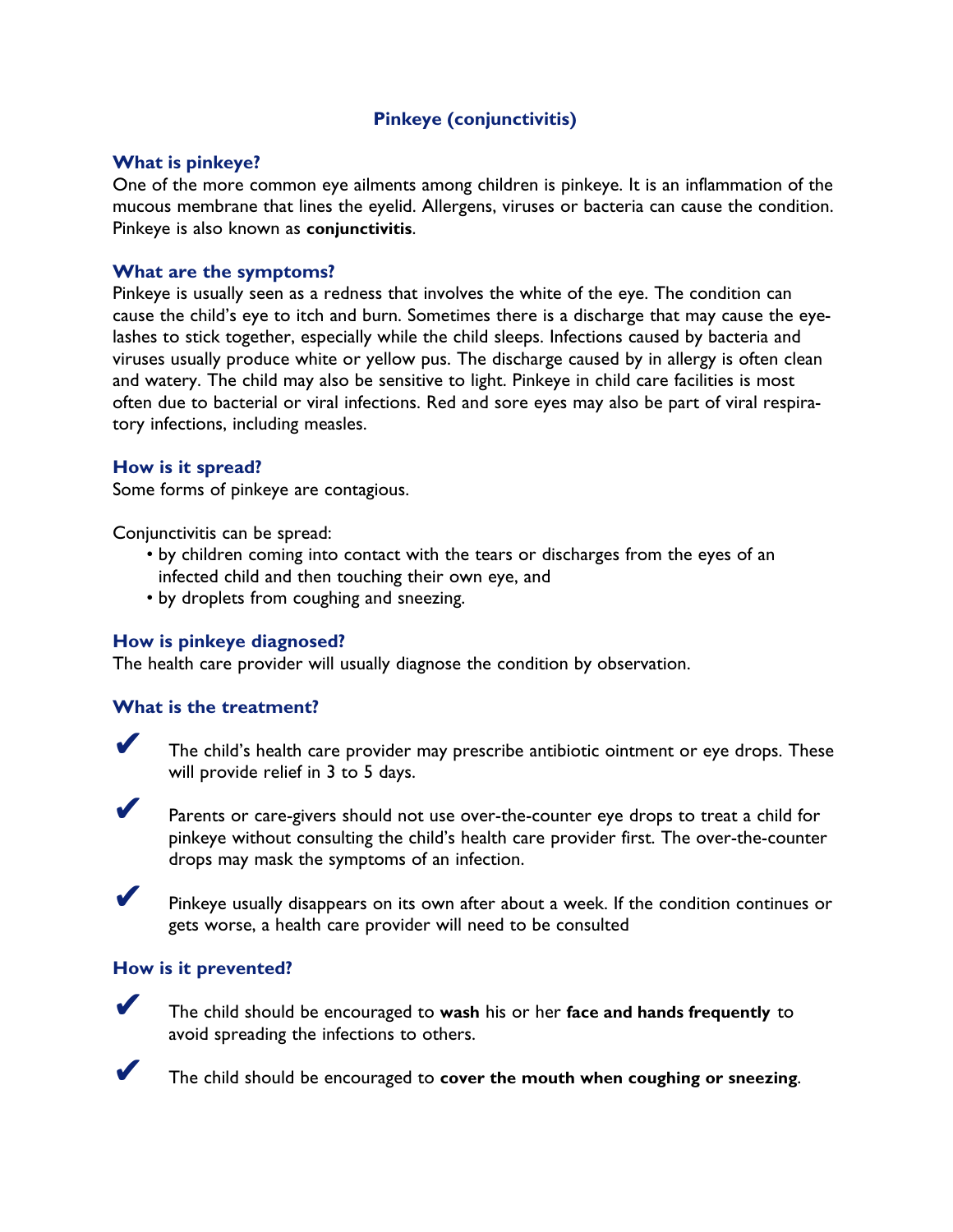✔ **Pillows, washcloths, and towels should not be shared** with other children without laundering.

# **Does this affect attendance?**

- Yes. Children with a white or yellow discharge should be excluded until they have been treated with an antibiotic for at least 24 hours.
- Infected persons can return when the itching, pain, or tearing have stopped or when they have received 24 to 48 hours of antibiotic therapy or when released by the health care provider
- Children with a clear, watery discharge generally do not need to be excluded unless there have been other children in the group with similar symptoms, but they should be monitored for signs of more serious illness, such as fever or rash.

# **Who needs to know?**

Staff and parents of other children should be notified (see letter).

No report to the licensing representative or health department is necessary.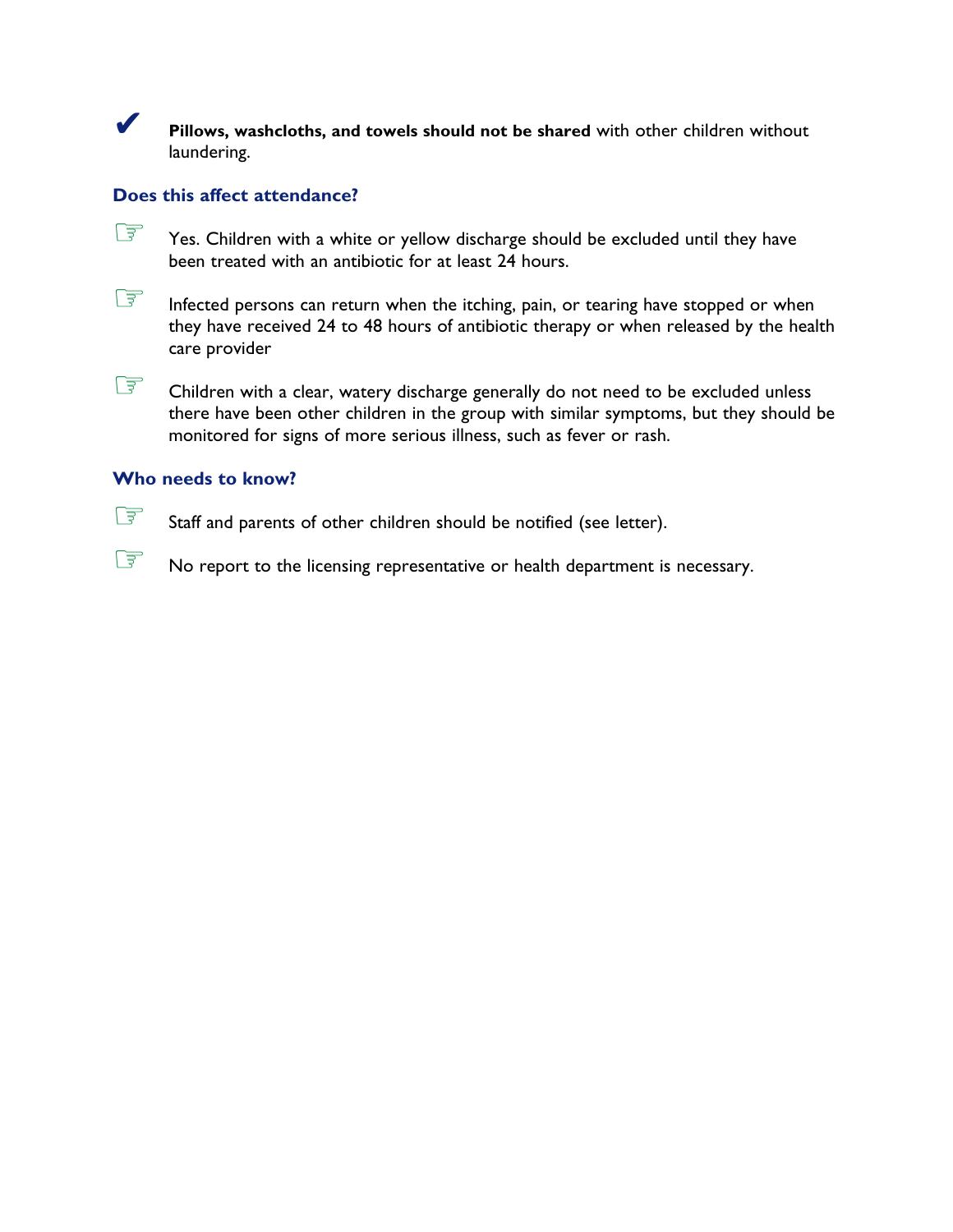### **Pinworm Disease (enterobiasis)**

#### **What is pinworm disease?**

**Pinworm disease** is a very common infection of the large intestine. A parasitic worm called *Enterobius vermicularis* causes it. The disease occurs most frequently in preschool-age and school-age children. Mothers and caregivers of infected children are also sometimes infected.

#### **What are the symptoms?**

Infection with pinworms usually causes itching around the anus, and irritability, often because of disrupted sleep. Some persons with pinworms may not have symptoms.

#### **How is it spread?**

Pinworms are spread when an uninfected person touches the anal area of an infected person (as during diaper changing) or sheets or other articles contaminated with pinworm eggs, then touches the mouth, transferring the eggs, and swallows the eggs. The eggs travel to the intestines where they hatch and mature. The mature worms then travel to the anus, where they deposit a new batch of eggs, usually at night. Contamination of the hands, clothing, and bedding can take place at this time.

### **How is Pinworm Disease diagnosed?**

Diagnosis is made by health care provider applying a transparent tape to the anal region and examining the tape with a microscope for eggs. This is best done in the morning before bathing or defecation.

A parent might also see the pinworms by examining in child's anal area, at night in a darkened room with a flashlight and looking for the small worms.

### **What is the treatment?**

- Medications prescribed by a health care provider are effective in pinworm infections.
- All members of the family may require treatment.
- Reinfection is common and several treatments may be necessary if exposure to the parasite continues.

#### **How is it prevented?**



Eliminate the source of infection by treating infected persons.



Wash hands thoroughly after diaper changing, before handling food, or before eating.



Fingernails of children should be kept short.

✔ **Discourage nail biting,** and if possible, caution the child to **avoid scratching** the anal area.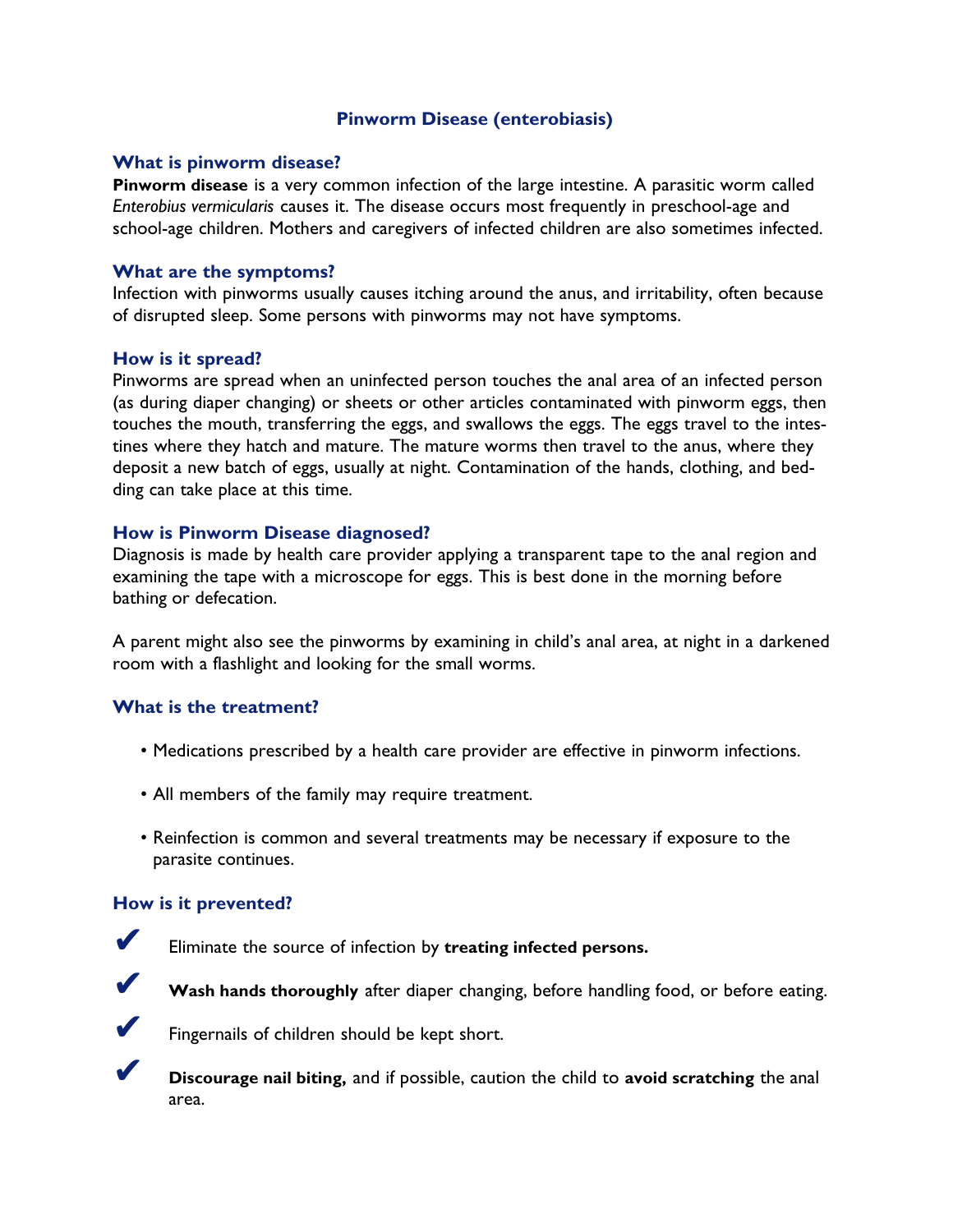

✔ Encourage the child to practice **good hand washing.**



✔ The infested person should take early morning showers to help **wash away any eggs** deposited overnight around the anal area.



✔ **Change the underclothing, night clothes, and bed sheets** daily, preferably after bathing the child.



✔ Take special care to **avoid spreading eggs** when changing sheets.

✔ **Vacuum** the house or classroom **daily** for several days after starting treatment of cases. Use care in disposal of the vacuum bag.

# **Does this affect attendance?**



# **Who needs to know?**

**EXECUTE:** If you suspect that a child has pinworms, call the parents and ask them to have the child diagnosed.

**EXECUTE:** It is not necessary to report to the licensing representative or the health department.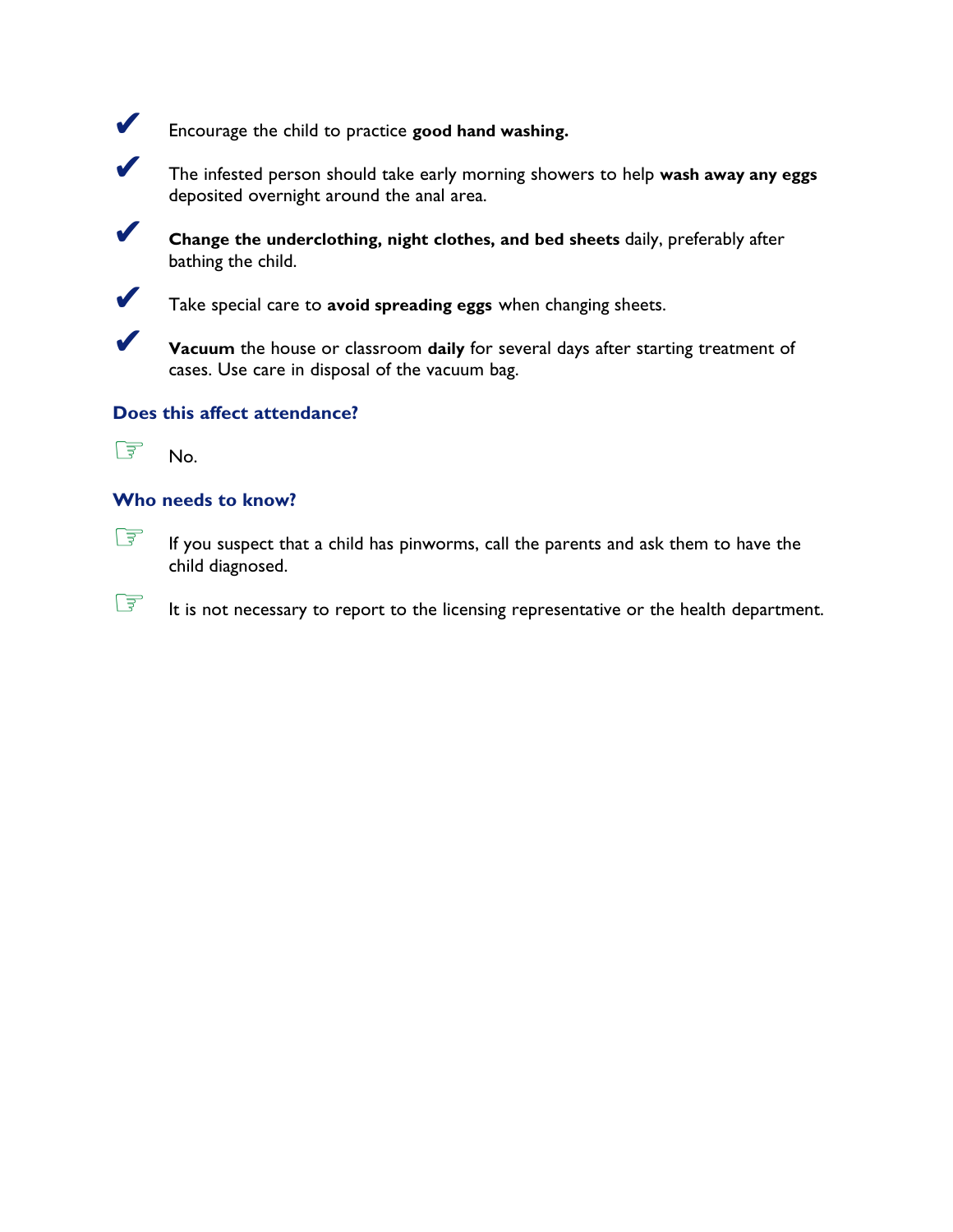# **Ringworm (tinea, dermatomycosis, dermatophytosis)**

#### **What is ringworm?**

Ringworm is a term used to describe an infection of the skin caused by different types of microscopic fungi. These fungi commonly affect the scalp, skin, nails, and hair. Fungal growth on the skin can produce distinctive ring-like patches with raised borders thought by some to resemble worms. There are **no "worms"** in ringworm infection.

#### **What are the symptoms?**

**Ringworm of the scalp** commonly begins with small bumps on the head that grow in size and spread out in a circular pattern. The hairs at the site may become brittle and break off, leaving hairless, scaly patches. **Ringworm of the nails** is characterized by nails that become thicker, discolored, brittle, and broken. **Ringworm of the body** commonly appears as flat, scaly areas with reddish borders, spreading in a circular pattern.

#### **How is it spread?**

Ringworm is spread by direct skin-to-skin contact with people or pets that are infected. It can also be spread indirectly by sharing personal items, such as hairbrushes, combs, hair clippers, and hats contaminated with the fungi. Anyone can get ringworm, but children under 12 years seem to get it more often (especially ringworm of the scalp). The same fungi that infect humans can also infect animals such as dogs and cats, and infections may be acquired from pets as well as infected children.

#### **How is ringworm diagnosed?**

A health care provider can do some simple tests to determine whether a fungus causes a rash.

#### **What is the treatment?**

A health care provider can prescribe medications to treat the fungal infection.

#### **How is it prevented?**



Avoid sharing combs, hairbrushes, hair clippers, clothing, towels, hats or caps.



Wash towels and clothing with hot water and soap; use bleach in the rinse cycle.



✔ Young children who are infected should **minimize close contact** with other children until effectively treated.



✔ Caregivers should encourage **good hand washing** technique among **all children and adults.**



Pets with skin rashes should be seen by a veterinarian for evaluation. If the pet's rash is caused by fungus, children should not be allowed to come into contact with the pet until the rash has been treated and heals and the pet has been bathed. Children should always wash hands after handling pets.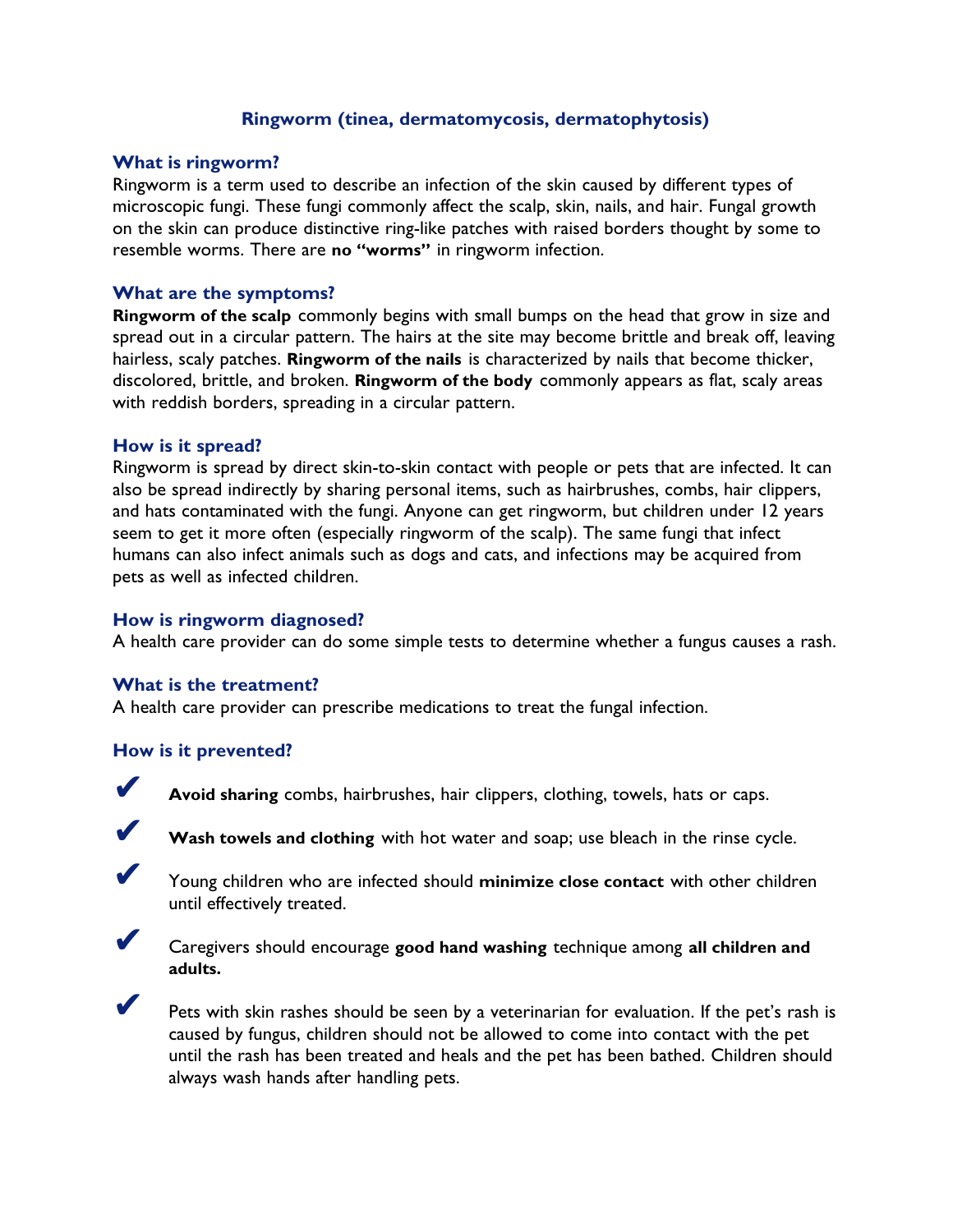No exclusion is needed after effective treatment is started.

## **Who needs to know?**

**EF** If you suspect that a child in the facility has ringworm, notify the parents and ask them to contact the child's physician for diagnosis.



Notify parents of other children (see letter).

No notice to the licensing representative or the health department is required.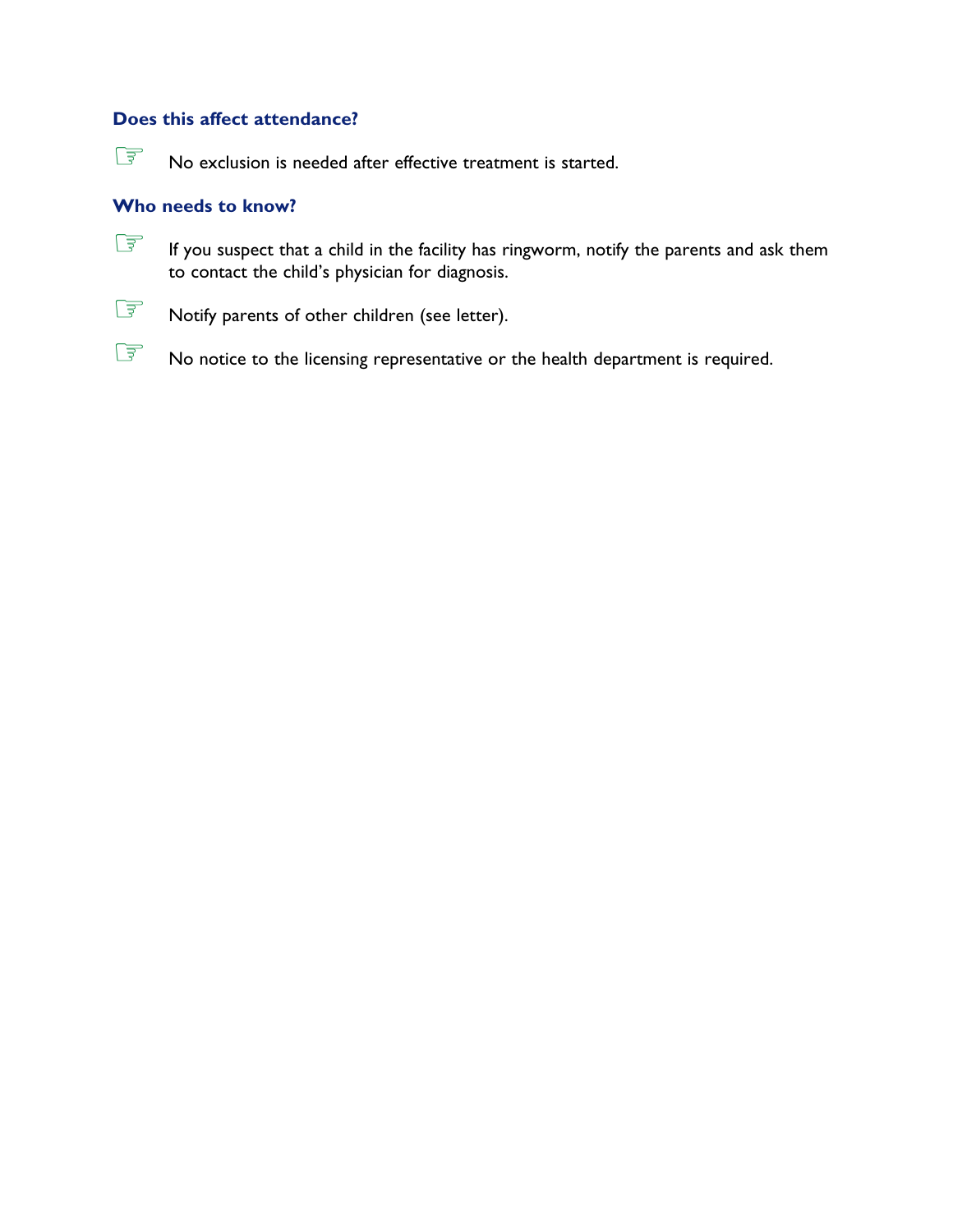### **Roseola (Exanthem subitem, human herpesvirus 6)**

#### **What is roseola?**

Roseola is a common, generally mild, rash illness caused by a virus. It is most common in young children under four (4) years of age. The virus that causes roseola has recently been identified and named human herpesvirus 6.

#### **What are the symptoms?**

Sudden fever that can go up to 106°F and lasts for three to five days. During this time, the child may appear fussy or irritable. And there may be a sore throat with swollen glands in the neck. Generally, on the third or fourth day of fever, the temperature returns to normal (98.6°F) just as the roseola rash appear. The roseola rash appears as small, discrete (separate) rose-pink spots that last for one to two days. The rash begins on the truck and neck, and may spread to the arms, legs, and face. It may fade within hours or last for 1 to 2 days.

#### **How is it spread?**

The mode of transmission is unknown. However, almost all children have been infected by four (4) years of age.

#### **How is it diagnosed?**

By examination by the child's health care provider.

#### **What is the treatment?**

There is no specific treatment for roseola. Generally, only supportive care is suggested. Acetaminophen (Tylenol™) may be given for fever.

#### **Note: Unless instructed by the child's health care provider, avoid giving aspirin to a child who has a viral illness since the use of aspirin has been linked to Reye's syndrome.**

Keep the child cool using a sponge or towel soaked in lukewarm water. Avoid using ice, cold water, alcohols rubs, fans, or cold baths.

Encourage the child to drink clear fluids like water, fruit juice, and weak tea. Fluids will help replace body water lost in the heat and sweat of fever episodes. The child should rest in bed until the fever goes away.

#### **How is it prevented?**

The best way to prevent the spread of roseola is to avoid exposing well children to an infected child during the febrile (fever) stage of the illness.

#### **Does this affect attendance?**

 $\circ$  Yes. The infected child should be excluded from the child care center until the fever and rash have gone and the child is well.

#### **Who needs to know?**

 $\widehat{\mathbb{CP}}$  Notify staff. There is no need to notify parents, your licensing representative or the health department.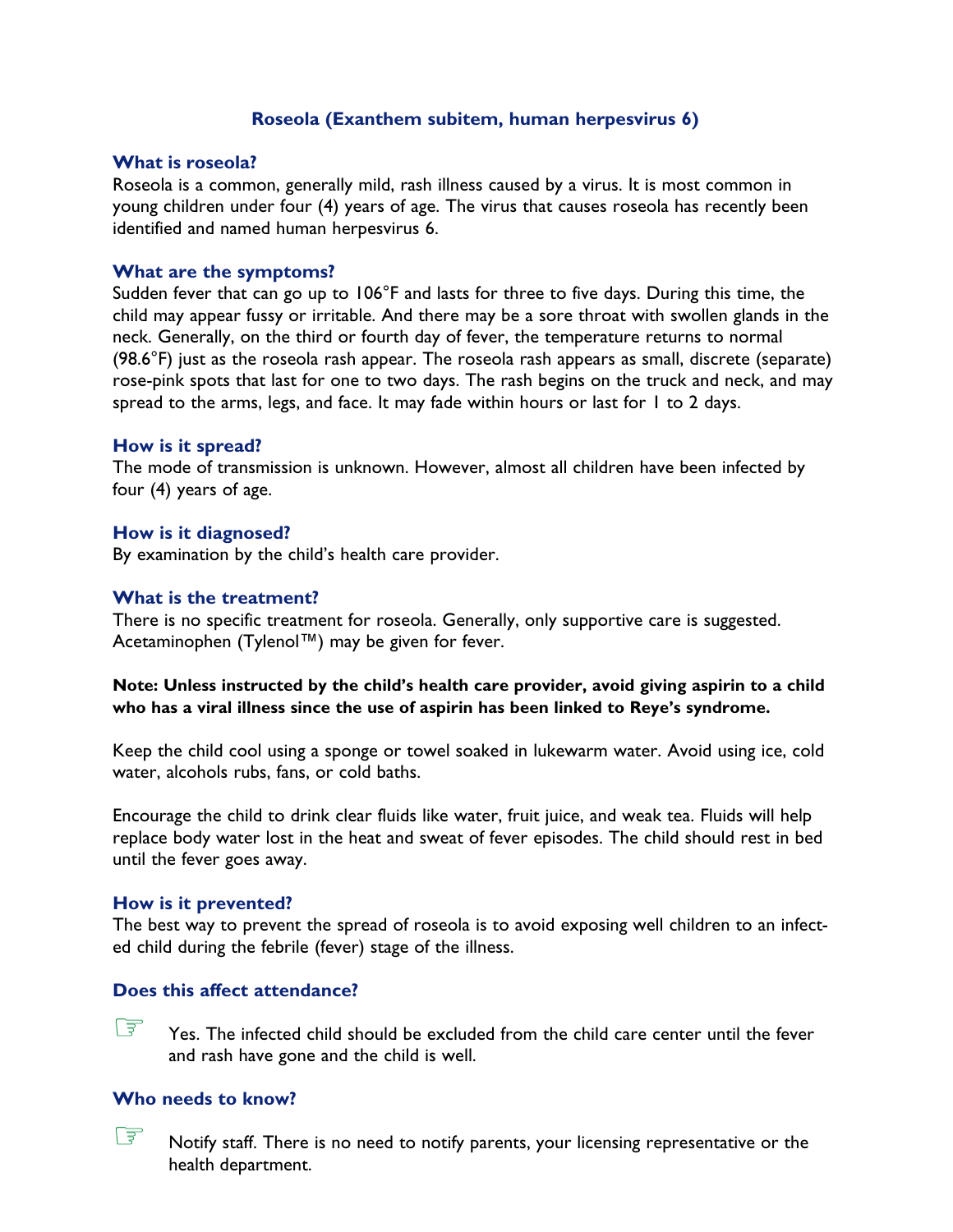# **Rubella (German Measles)**

### **What is Rubella?**

Rubella is a rash illness with mild fever caused by a virus. The illness is usually mild and most people get well with no problems. If it occurs during the first three months of pregnancy, up to 90% of the babies born will have serious birth defects. The number of children born with birth defects decreases if the mother contacts the disease after the 16th week of pregnancy.

# **What are the symptoms?**

- Low fever (usually less than 101° F)
- Rash lasting three days or less
- Swollen glands, especially behind the ears and the back of the neck
- Headache
- A runny nose
- Body and joint aches
- Reddened eyes

As many as one-half of the cases will not have a rash. The rash starts on the face and moves from head to foot. The rash is itchy.

#### **How is it spread?**

Rubella is spread through the air by droplets from the nose or throat of someone who has the illness. This disease can be caught for one week before the rash. It can be given to others at least four days after the rash appears. The incubation period is 14 - 23 days.

### **How is it diagnosed?**

The only way to determine if a rash with fever is Rubella (three day measles) is to do a blood test. This may require blood being drawn at two different times.

#### **What is the treatment?**

Most individuals require no special treatment. A health care provider should be contacted so that confirmation of the disease by a blood test can be done.

### **How is it prevented?**



Rubella vaccine prevents this disease.

Children should receive their first shot for Rubella after their first birthday. The shot given for this is M1VIR which includes measles, mumps and rubella.



The second MMR. shot, given before entering school, includes Rubella.



This shot is recommended for all children.

Women of childbearing age should get the shot if they have not had the disease or the shot.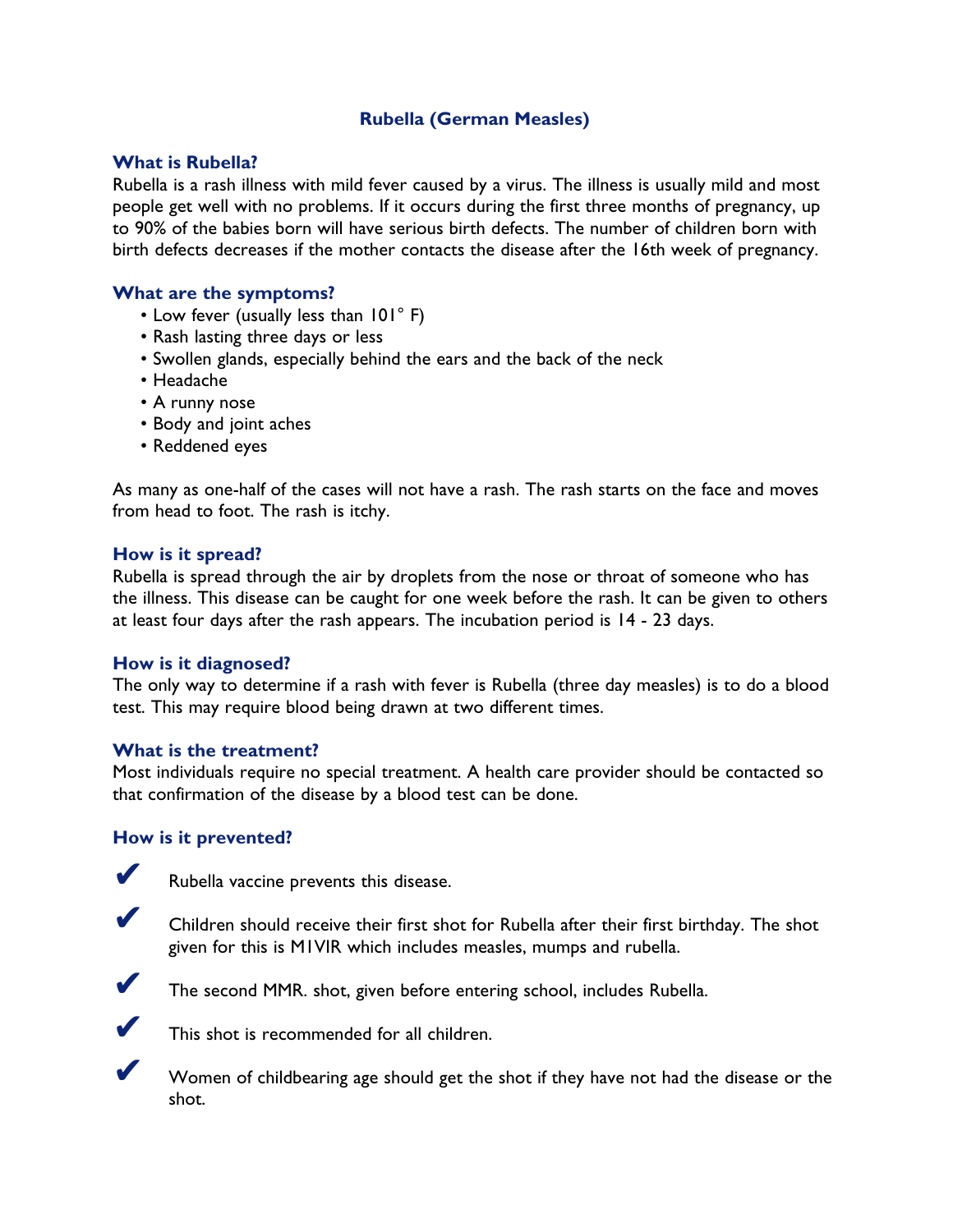Yes. People may return 7 days after the rash started. If there is an outbreak, children and pregnant women, not protected, may not attend for at least three weeks after the last person has a rash.

## **Who needs to know?**

**EXECALL THE CALL THE INCICERT** Call the local health department or the Texas Department of Health to report a case within 24 hours.



**Call 1-800-252-8239 or 1-800-705-8868** 

Also notify your licensing representative immediately.

Notify all child care staff and parents of children in the child care facility. (See the sample letter.)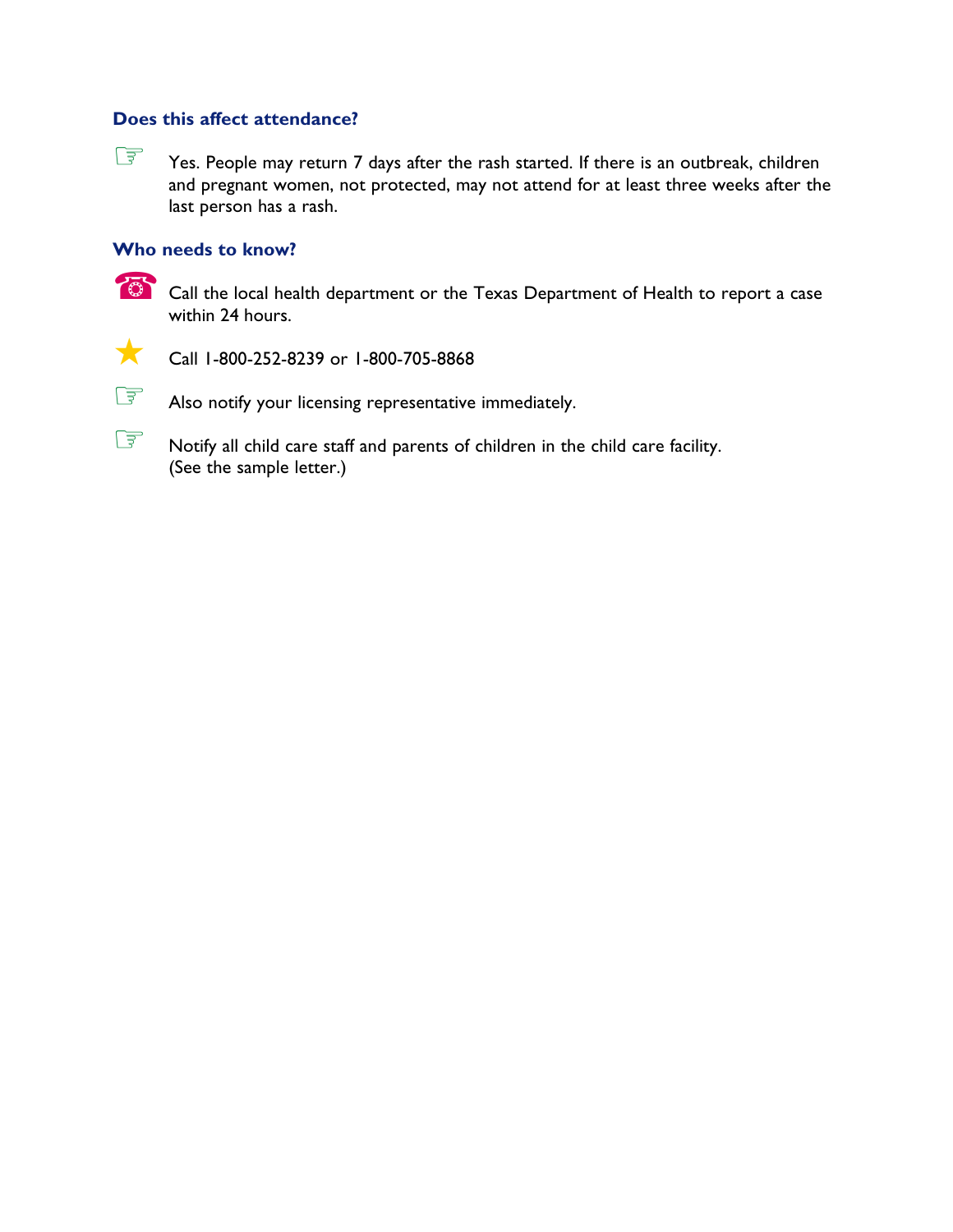# **Scabies (acariasis, the itch)**

#### **What is scabies?**

Scabies is a parasitic disease of the skin caused by a mite (a very small spider-like insect) called *Sarcoptes scab*, which burrows under the skin.

### **What are the symptoms?**

The most common symptom is a rash that itches intensely, especially at night. The rash is usually found between the fingers, on the wrists, elbows, armpits, nipples, waistline, genitals (sex organs) and lower buttocks. In infants, the rash may appear on the face and palms of the hands, soles of the feet, and the scalp.

#### **How is it spread?**

Scabies is usually spread from person to person by close physical contact. Clothes, towels, and bed linens can spread the scabies mite if the items were recently in contact with a person who had scabies. The mites will die within 48 hours if they are away from the human body.

#### **How is scabies diagnosed?**

A health care provider can diagnose scabies by using a microscope to look for the mite in skin scrapings or by direct observation of the skin.

#### **What is the treatment?**

Creams or lotions that kill the mite can be applied to the skin. Follow the health care provider's instructions for treatment. Itching may continue for up to 2 weeks after treatment; it does not mean that the treatment did not work. Occasionally a second treatment is necessary one week after the first.



✔ **The entire family should be treated, as well as caretakers of the infested child.**

✔ **Follow directions carefully and do not apply the medication more often than prescribed. Remove the cream or ointment by washing as recommended. Failure to follow closely the health care provider's instruction can result in severe injury to the child.**

#### **How is it prevented?**

✔ **Avoid close personal contact** with the infested child and his belongings, especially clothing and bedding.



✔ **There is no need for treatment of carpets or fumigation** of the house, other than vacuuming and general cleanliness.



**Routine laundering** of bedding, clothing, and towels in hot water is advised for items used by the infected person within the past 48 hours.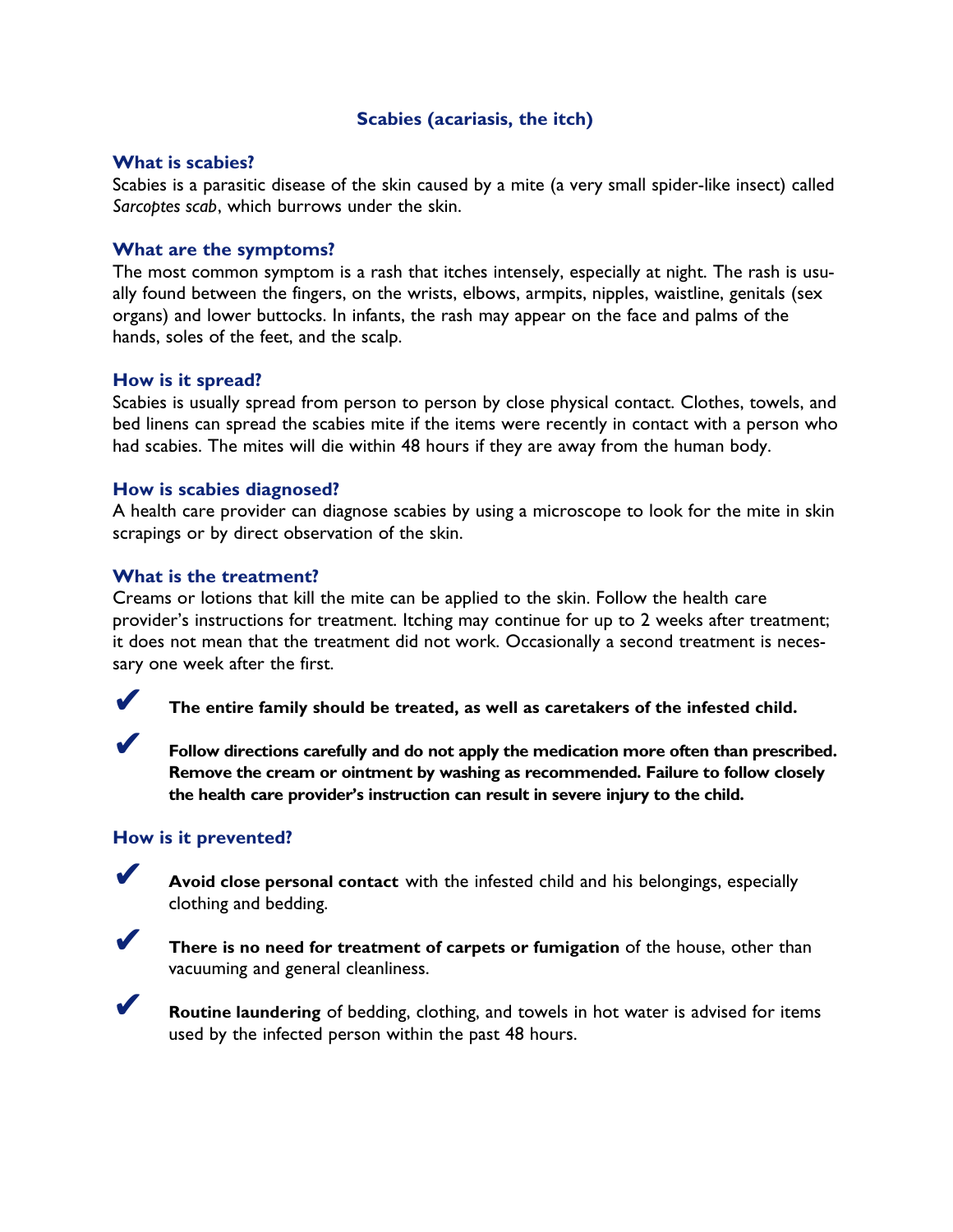Yes. Mite-infested persons are contagious and should be excluded from the child care facility until they receive treatment. Once treatment has started, however, they can return to the childcare facility on the following day.

# **Who needs to know?**

Notify staff and other families regarding exposure (see letter).

It is not necessary to notify your licensing representative or the health department.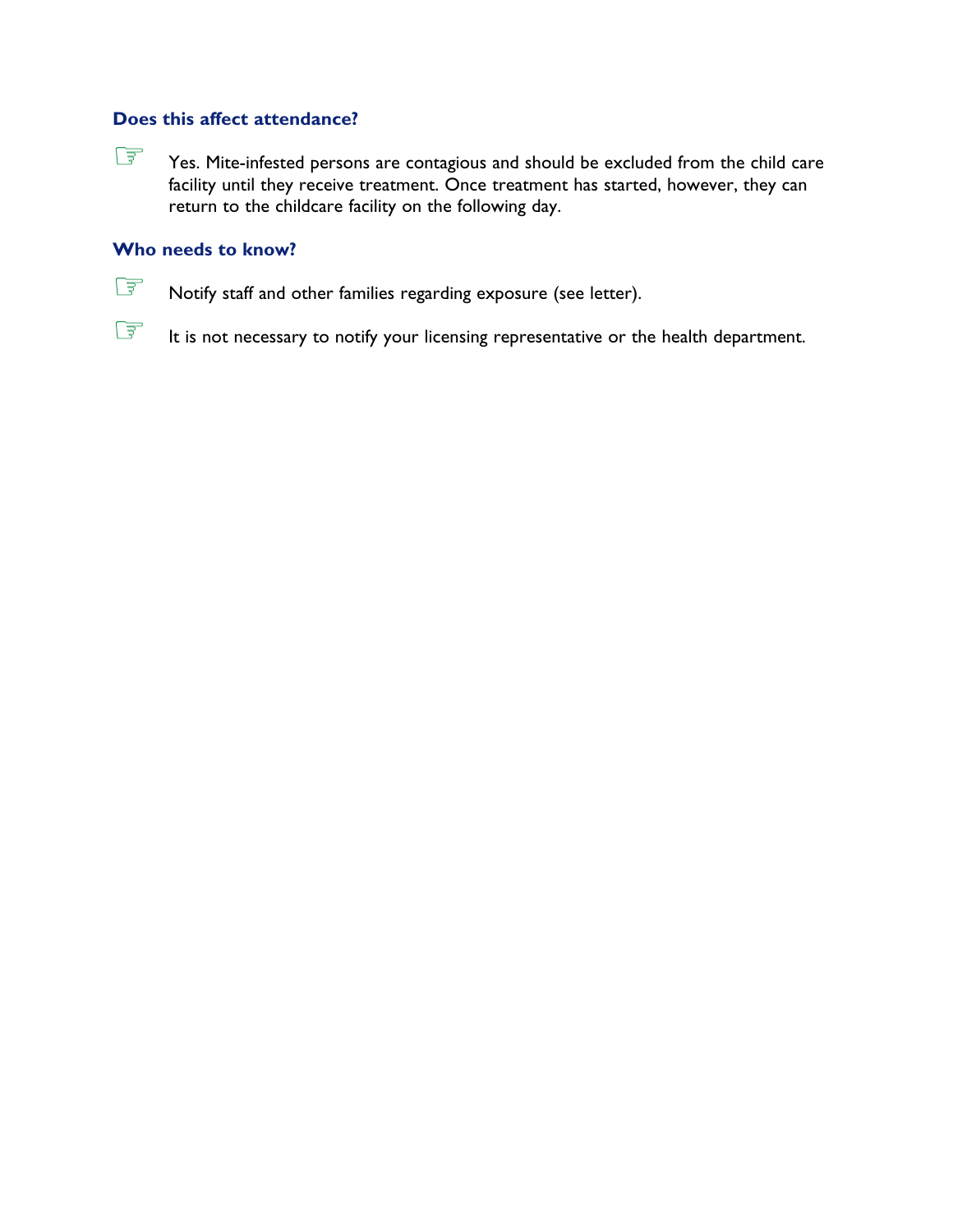# **Streptococcal Throat and Scarlet Fever**

#### **What is Strep throat/scarlet fever?**

The same bacteria cause strep throat, scarlet fever, impetigo, and rheumatic fever. When it infects the throat it is called **strep throat.** The organism can produce a toxin causing a skin rash. When this occurs it is called **scarlet fever**. Infections of the skin are impetigo (see the fact sheet on Impetigo). Rheumatic fever and kidney disease occur as later effects of these two illnesses.

#### **What are the symptoms of strep throat/scarlet fever?**

- Strep throat  $-$  fever
	- red painful throat
	- swollen tonsils
	- ear infections can be caused by this bacteria

Scarlet Fever  $\cdot$  all of the symptoms of Strep throat

- fine reddish rash which appears on the neck, chest, under the arms, elbows, groin and inner surfaces of the thighs
- severe cases have "strawberry (red) tongue, vomiting and high fever
- the skin may peel off the hands and feet when getting well.

Uncommon serious problems –

- kidney disease
- rheumatic fever causing heart disease
- necrotizing fasciitis

#### **How is it spread?**

- By close contact to someone with the bacteria
- Sometimes by indirect contact with objects used by infected people
- This organism can cause illness through improperly cooked foods

#### **How is it diagnosed?**

Diagnosis is made by a culture for the organism.

### **What is the treatment?**

Antibiotics can treat strep throat and Scarlet fever. If not treated or if all medication is not taken these infections can cause rheumatic fever or kidney disease. It is very important to see your health care provider and take **all** of the medication prescribed.

### **How is it prevented?**



✔ Avoid contact until at least 24 hours after antibiotics are started.



**Cover mouth** when coughing or sneezing

Do not drink or eat foods made with raw (unpasteurized) milk.